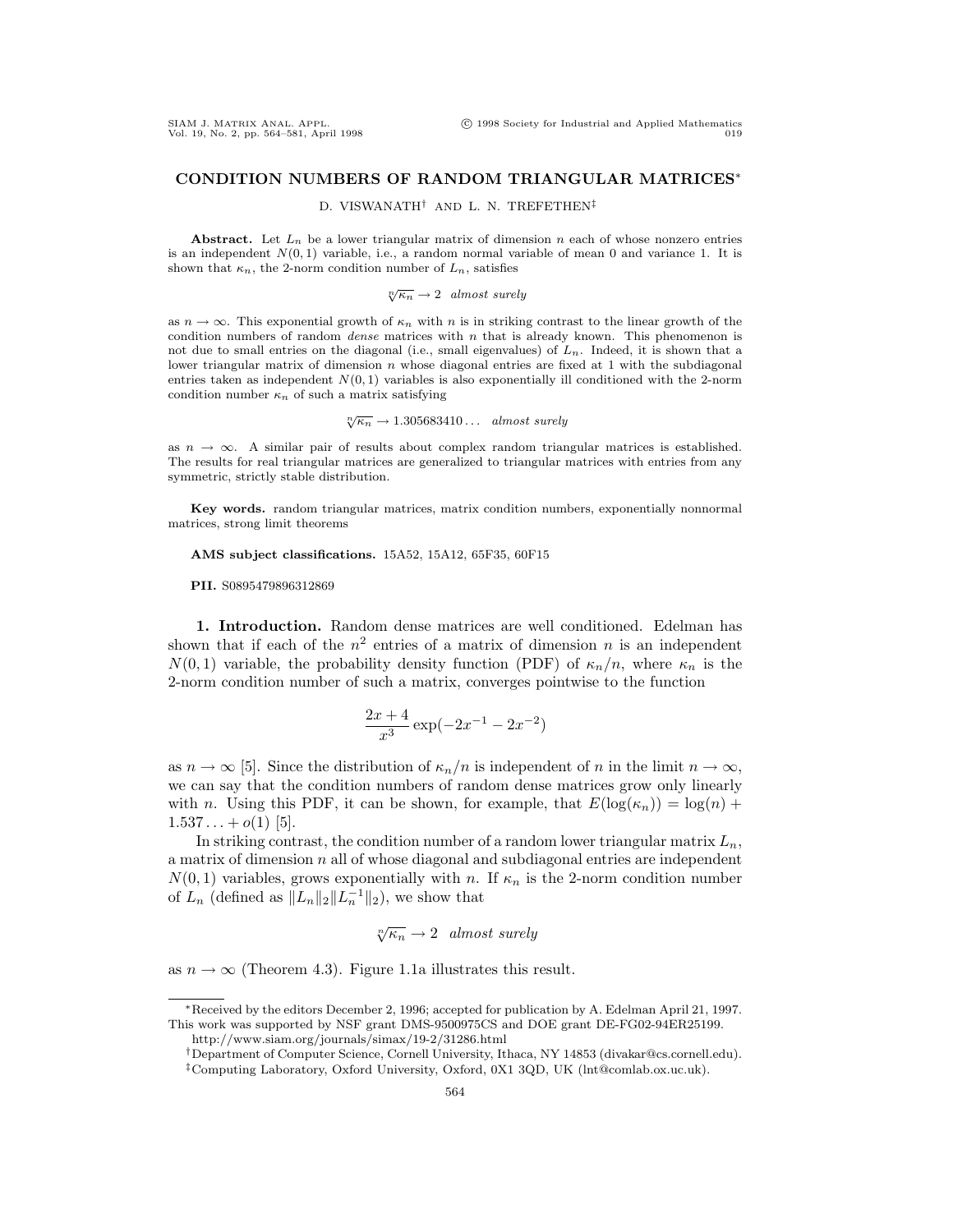

FIG. 1.1. Empirical cumulative density functions of  $\sqrt[n]{\kappa_n}$ , for triangular and unit triangular matrices, respectively, with  $n = 25, 50, 100$  obtained from 1000 random matrices for each n. The random entries are  $N(0, 1)$  variables. The higher values of n correspond to the steeper curves. In the limit  $n \to \infty$ , the cumulative density functions converge to Heaviside step functions with jumps at the dashed lines.

The matrices that arise in the experiments reported in Figure 1.1 are so ill conditioned that the standard, normwise stable method of finding the condition number using the SVD [10] fails owing to rounding errors. The method used to generate the figures finds the inverse of the triangular matrix explicitly using the standard algorithm for triangular inversion, and then computes the norms of the matrix and its inverse independently. This works because the computation of each column of the inverse by the standard triangular inversion algorithm is componentwise backward stable [12].

The exponential growth of  $\kappa_n$  with n is not due to small entries on the diagonal since the probability of a diagonal entry being exponentially small is also exponentially small. For a further demonstration that the diagonal entries do not cause the exponential growth in  $\kappa_n$ , we consider condition numbers of *unit* triangular matrices, i.e., triangular matrices with ones on the diagonal. If  $\kappa_n$  is the condition number of a unit lower triangular matrix of dimension  $n$  with subdiagonal entries taken as independent  $N(0, 1)$  variables, then

$$
\sqrt[n]{\kappa_n} \to 1.305683410...
$$
 almost surely

as  $n \to \infty$  (Theorem 5.3). Obviously, in this case the ill conditioning has nothing to do with the diagonal entries (i.e., the eigenvalues) since they are all equal to 1. The relationship of the exponential ill conditioning of random unit triangular matrices to the stability of Gaussian elimination with partial pivoting is discussed in section 7.

We will use  $L_n$  to refer to triangular matrices of various kinds — real or complex, with or without a unit diagonal. But  $L_n$  always denotes a lower triangular matrix of dimension n. If the entries of  $L_n$  are random variables, they are assumed to be independent. Thus, if we merely say that  $L_n$  has entries from a certain distribution, those entries are not only identically distributed but also independent. Of course, only the nonzero entries of  $L_n$  are chosen according to that distribution. The condition number always refers to the 2-norm condition number. However, all our results concerning the limits  $\lim_{n\to\infty} \sqrt[n]{\kappa_n}$  apply to all the  $L_p$  norms,  $1 \leq p \leq \infty$ , since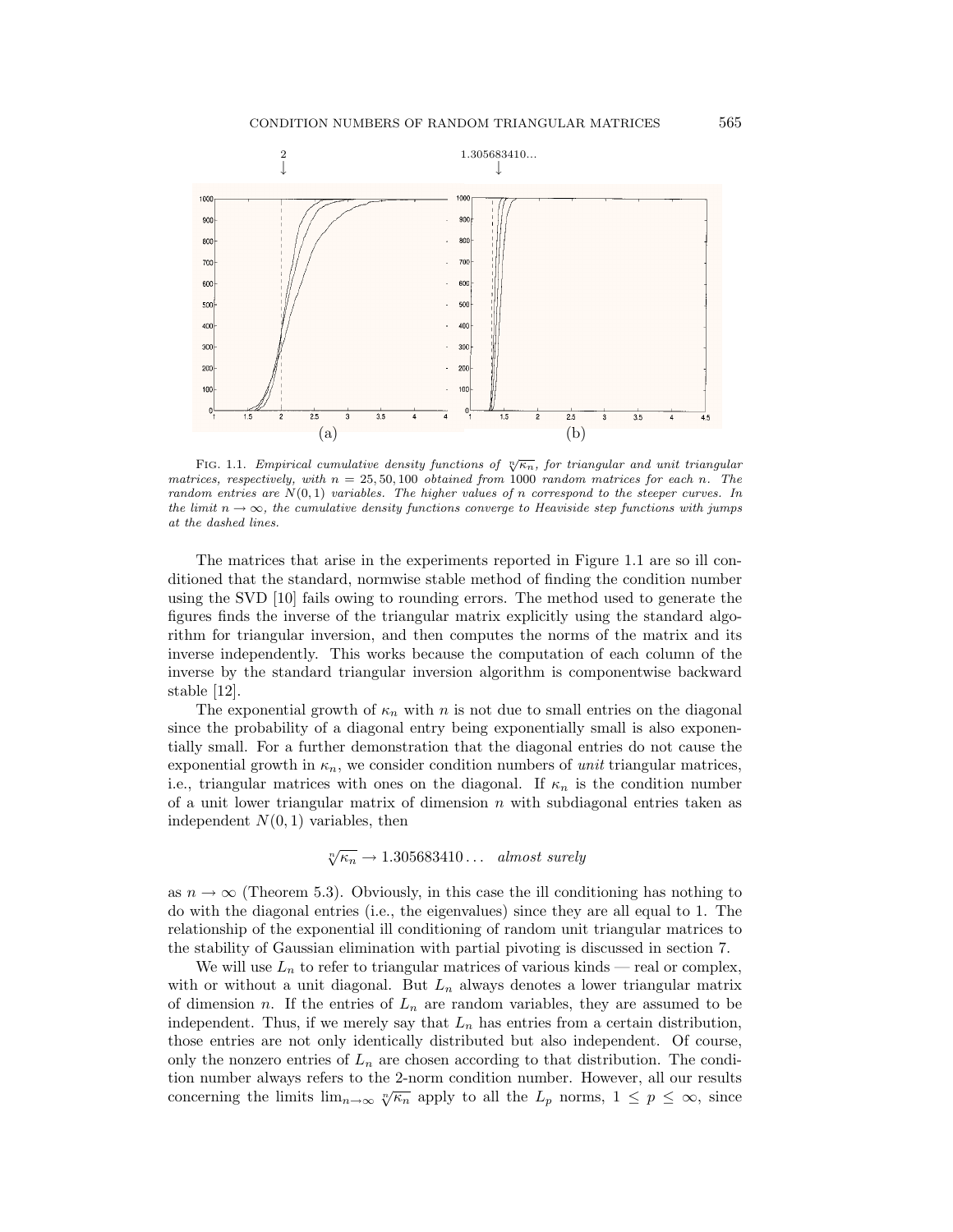$n^{1/n} \to 1$  as  $n \to \infty$  and the  $L_p$  norms differ by at most a factor of n. The 2-norm condition number of  $L_n$ , defined as  $||L_n||_2||L_n^{-1}||_2$ , is denoted by  $\kappa_n$ . The context will make clear the distribution of the entries of  $L_n$ .

The analyses and discussions in this paper are phrased for lower, not upper, triangular matrices. However, all the theorems are true for upper triangular matrices as well, as is obvious from the fact that a matrix and its transpose have the same condition number.

We obtain similar results for triangular matrices with entries chosen from the complex normal distribution  $\tilde{N}(0, \sigma^2)$ . By  $\tilde{N}(0, \sigma^2)$  we denote the complex normal distribution of mean 0 and variance  $\sigma^2$  obtained by taking the real and imaginary parts as independent  $N(0, \sigma^2/2)$  variables. Let  $L_n$  denote a triangular matrix with  $\tilde{N}(0, \sigma^2)$  entries. Then

$$
\sqrt[n]{\kappa_n} \to e^{1/2} \quad almost \ surely
$$

as  $n \to \infty$  (Theorem 7.3). Since  $e^{1/2} < 2$ , triangular matrices with complex normal entries tend to have smaller condition numbers than triangular matrices with real normally distributed entries.

Similarly, let  $L_n$  denote a unit lower triangular matrix with  $\tilde{N}(0, 1)$  subdiagonal entries. Then

$$
\sqrt[n]{\kappa_n} \to 1.347395784\dots \quad almost \ surely
$$

as  $n \to \infty$  (Theorem 7.4). Thus, unit triangular matrices with complex normal entries tend to have slightly bigger condition numbers than unit triangular matrices with real normal entries.

Our results are similar in spirit to results obtained by Silverstein for random dense matrices [16]. Consider a matrix of dimension  $n \times (yn)$ , where  $y \in [0, 1]$ , each of whose  $n^2y$  entries is an independent  $N(0, 1)$  variable. Denote its largest and smallest singular values by  $\sigma_{\text{max}}$  and  $\sigma_{\text{min}}$ , respectively. It is shown in [16] that

$$
\frac{\sigma_{\max}}{\sqrt{n}} \to 1 + \sqrt{y}, \quad \frac{\sigma_{\min}}{\sqrt{n}} \to 1 - \sqrt{y} \quad almost \ surely
$$

as  $n \to \infty$ . The complex analogues of these results can be found in [4]. The technique used in [16] is a beautiful combination of what is now known as the Golub–Kahan bidiagonalization step in computing the SVD with the Gerschgorin circle theorem and the Marčenko–Pastur semicircle law. The techniques used in this paper are more direct.

The exponential growth of  $\kappa_n = ||L_n||_2 ||L_n^{-1}||_2$  is due to the second factor. We outline the approach for determining the rate of exponential growth of  $\kappa_n$  by assuming  $L_n$  triangular with  $N(0, 1)$  entries. In section 2, we derive the joint probability density function (JPDF) for the entries in any column of  $L_n^{-1}$  (Proposition 2.1). If  $T_k$  is the 2norm of column  $n-k+1$  of  $L_n^{-1}$ , i.e., the column with k nonzero entries, both positive and negative moments of  $T_k$  are explicitly derived in section 3 (Lemma 3.2). These moments allow us to deduce that  $\sqrt[n]{\kappa_n}$  converges to 2 almost surely (Theorem 4.3). A similar approach is used to determine the limit of  $\sqrt[n]{\kappa_n}$  for  $L_n$  unit triangular with  $N(0, \sigma^2)$  entries, triangular with  $\tilde{N}(0, \sigma^2)$  entries, and unit triangular with  $\tilde{N}(0, \sigma^2)$ entries (Theorems 5.3, 7.3, and 7.4, respectively).

The same approach is used more generally to determine the limit of  $\sqrt[n]{\kappa_n}$  as  $n \to \infty$  for  $L_n$  with entries drawn from any symmetric, strictly stable distribution (Theorems 8.4 and 8.6). These theorems are specialized to the Cauchy distribution, which is symmetric and strictly stable, in Theorems 8.5 and 8.7.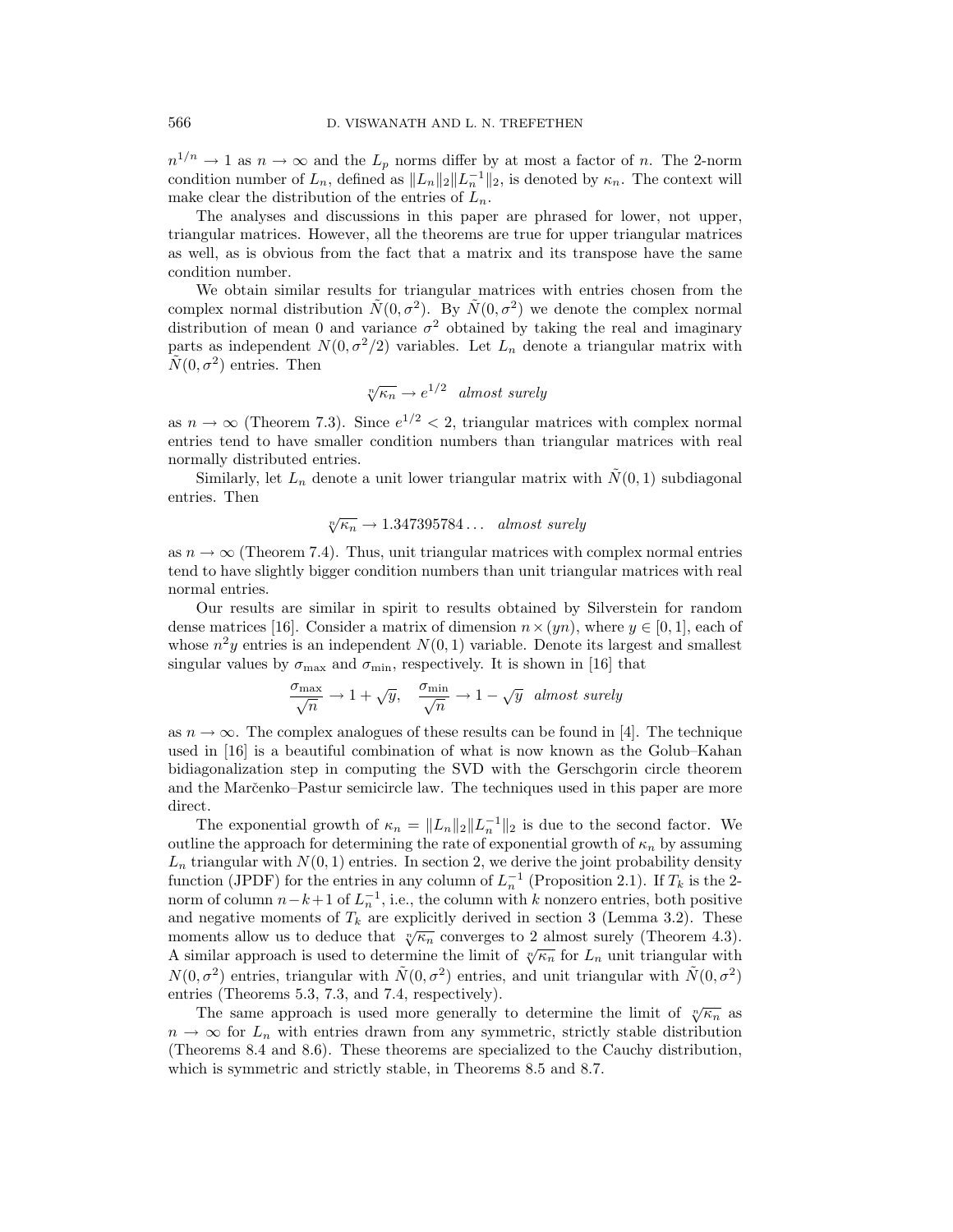

FIG. 2.1. Entries of  $L_n^{-1}$  on the same solid line in (a) have the same PDF. Sets of entries of  $L_n^{-1}$  in the boxes in (b) have the same JPDF.

## **2. Inverse of a random triangular matrix.** Consider the matrix

|       | $\alpha_{11}$ |                |                      |               |  |
|-------|---------------|----------------|----------------------|---------------|--|
| $=$   | $\alpha_{21}$ | $\alpha_{22}$  |                      |               |  |
| $L_n$ | ٠             | ٠              | ٠                    |               |  |
|       | $\alpha_{n1}$ | $-\alpha_{n2}$ | $\ddot{\phantom{0}}$ | $\alpha_{nn}$ |  |

where each  $\alpha_{ij}$  is an independent  $N(0, 1)$  variable. Then  $L_n^{-1}$  is also lower triangular. Denote the first k entries in the first column of  $L_n^{-1}$  by  $t_1,\ldots,t_k$ . The  $t_i$  satisfy the following relations:

(2.1) 
$$
t_{1} = 1/\alpha_{11},
$$

$$
t_{2} = (\alpha_{21}t_{1})/\alpha_{22},
$$

$$
t_{3} = (\alpha_{31}t_{1} + \alpha_{32}t_{2})/\alpha_{33},
$$

$$
\vdots
$$

$$
t_{k} = (\alpha_{k1}t_{1} + \dots + \alpha_{k,k-1}t_{k-1})/\alpha_{kk}.
$$

This system of equations can be interpreted as a system of random recurrence relations. The first entry  $t_1$  is the reciprocal of an  $N(0, 1)$  variable. The kth entry  $t_k$ is obtained by summing the previous entries  $t_1,\ldots,t_{k-1}$  with independent  $N(0,1)$ variables as coefficients, and dividing that sum by an independent  $N(0, 1)$  variable.

Next, consider an arbitrary column of  $L_n^{-1}$  and denote the first k entries of that column from the diagonal downwards by  $t_1, \ldots, t_k$ . The entries  $t_i$  satisfy random recurrence relations similar in form to  $(2.1)$ , but the  $\alpha_{ij}$  are a different block of entries in  $L_n$  for different columns. For example, any diagonal entry of  $L_n^{-1}$  is the reciprocal of an  $N(0, 1)$  variable; in particular, the kth diagonal entry is  $1/\alpha_{kk}$ .

These observations about triangular inversion can be represented pictorially.

Every entry of  $L_n^{-1}$  at a fixed distance from the diagonal has the same PDF. We may say that the matrix  $L_n^{-1}$ , like  $L_n$ , is "statistically Toeplitz." See Figure 2.1a. Moreover, if we consider the first k entries of a column of  $L_n^{-1}$  from the diagonal downwards, those  $k$  entries will have the same JPDF irrespective of the column. See Figure 2.1b. The different columns of  $L_n^{-1}$ , however, are by no means independent.

The description of triangular inversion above and later arguments are stated in terms of the columns of  $L_n^{-1}$ . However, rows and columns are indistinguishable in this problem; we could equally well have framed the analysis in terms of rows.

Denote the JPDF of  $t_i$ ,  $1 \leq i \leq k$ , by  $f_k = f_k(t_1,\ldots,t_k)$ . In the next proposition, a recursive formula for  $f_k$  is derived. For simplicity, we introduce the further notation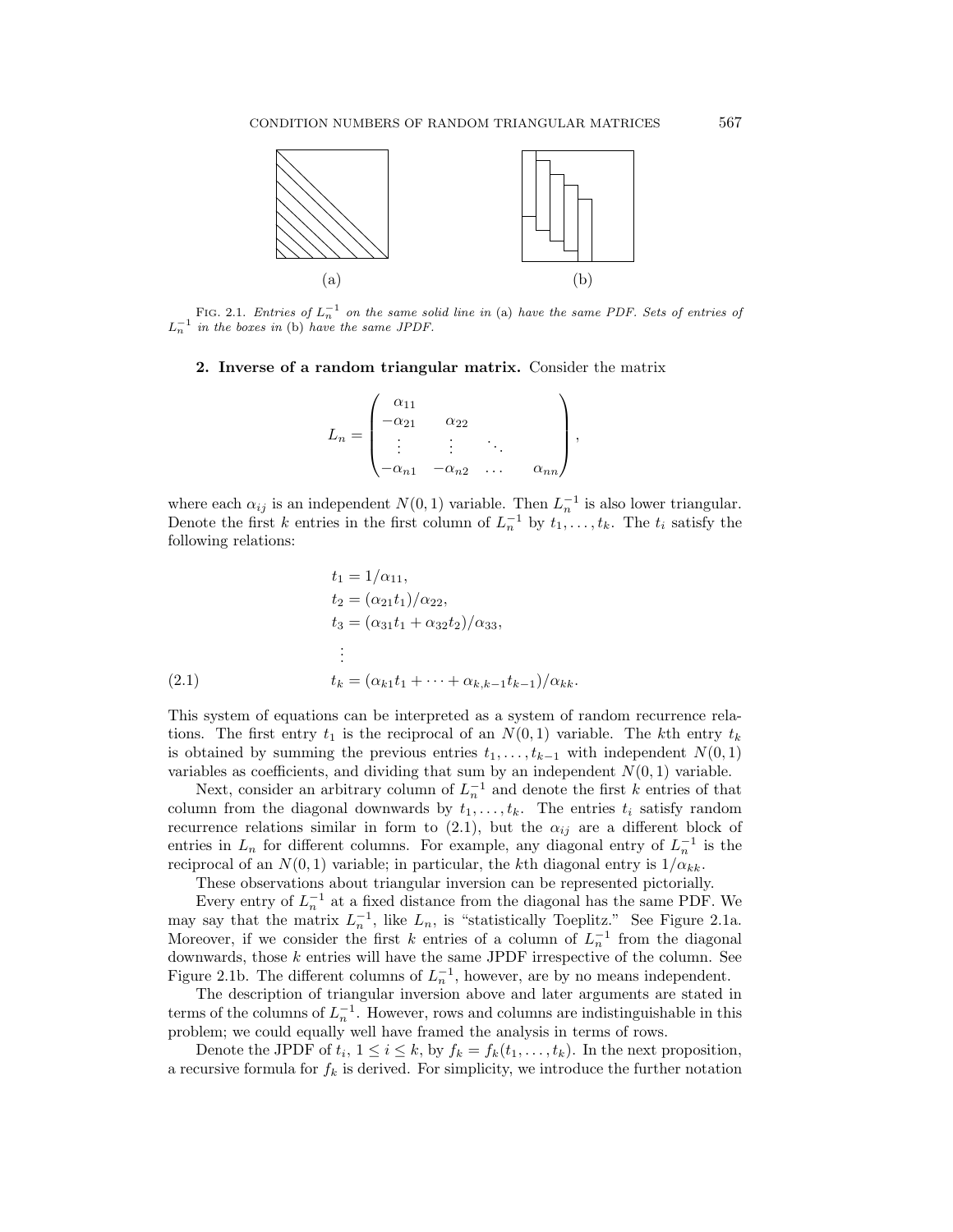$T_k = \sqrt{t_1^2 + \cdots + t_k^2}$ . Throughout this section,  $L_n$  is the random triangular matrix of dimension *n* with  $N(0, 1)$  entries.

PROPOSITION 2.1. The JPDF  $f_k = f_k(t_1, \ldots, t_k)$  satisfy the following recurrence:

(2.2) 
$$
f_1 = \frac{\exp(-1/2t_1^2)}{\sqrt{2\pi}t_1^2},
$$

(2.3) 
$$
f_k = \frac{1}{\pi} \frac{T_{k-1}}{T_k^2} f_{k-1} \text{ for } k > 1.
$$

*Proof.* The  $t_k$  are defined by the random recurrence in (2.1).

The expression for  $f_1$  is easy to get. If x is an  $N(0, 1)$  variable, its PDF is

$$
\frac{1}{\sqrt{2\pi}}\exp(-x^2/2).
$$

The change of variable  $x = 1/t_1$  gives (2.2).

To obtain the recursive expression (2.3) for  $f_k$ , consider the variable  $\tau_k$  obtained by summing the variables  $t_1, \ldots, t_{k-1}$  as  $\sum_{i=1}^{k-1} \alpha_{ki} t_i$ , where  $\alpha_{ki}$  are independent  $N(0, 1)$ variables. For fixed values of  $t_i$ ,  $1 \leq i \leq k-1$ , the variable  $\tau_k$ , being a sum of random normal variables, is itself a random normal variable of mean 0 and variance  $T_{k-1}^2$ . Therefore, the JPDF of  $\tau_k$  and  $t_1,\ldots,t_{k-1}$  is given by

$$
\frac{1}{\sqrt{2\pi}} \frac{\exp(-\tau_k^2/2T_{k-1}^2)}{T_{k-1}} f_{k-1}.
$$

By (2.1), the variable  $t_k$  can be obtained as  $\tau_k/\alpha$ , where  $\alpha$  is an independent  $N(0, 1)$ variable. The JPDF of  $\alpha$ ,  $\tau_k$ , and  $t_1, \ldots, t_{k-1}$  is given by

$$
\frac{1}{\sqrt{2\pi}}\exp(-\alpha^2/2)\frac{1}{\sqrt{2\pi}}\frac{\exp(-\tau_k^2/2T_{k-1}^2)}{T_{k-1}}f_{k-1}.
$$

Changing the variable  $\tau_k$  to  $t_k = \tau_k/\alpha$  and integrating out  $\alpha$ , we obtain

O

$$
f_k = \frac{1}{\pi} \frac{T_{k-1}}{T_{k-1}^2 + t_k^2} f_{k-1} = \frac{1}{\pi} \frac{T_{k-1}}{T_k^2} f_{k-1},
$$

i.e.,  $f_k$  is given by  $(2.3)$ .

Note that the form of the recurrence for  $f_k$  in Proposition 2.1 mirrors the random recurrence (2.1) for obtaining  $t_k$  from the previous entries  $t_1,\ldots,t_{k-1}$ . In the following corollary, an explicit expression for  $f_k$  in terms of the  $t_i$  is stated.

COROLLARY 2.2. For  $k > 1$ , the JPDF  $f_k = f_k(t_1, \ldots, t_k)$  is given by

$$
f_k = \frac{1}{\pi^{k-1}\sqrt{2\pi}} \frac{1}{(t_1^2 + \dots + t_k^2)} \frac{1}{\sqrt{t_1^2 + \dots + t_{k-1}^2}} \dots \frac{1}{\sqrt{t_1^2 + t_2^2}} \frac{\exp(-1/2t_1^2)}{|t_1|}.
$$

**3. Moments of**  $T_k$ **.** In this section and the next,  $L_n$  continues to represent a triangular matrix of dimension n with  $N(0, 1)$  entries. As we remarked earlier, the exponential growth of  $\kappa_n = ||L_n||_2 ||L_n^{-1}||_2$  is due to the second factor  $||L_n^{-1}||_2$ . Since the 2-norm of column  $i+1$  of  $L_n^{-1}$  has the same distribution as  $T_{n-i}$ , we derive formulas for various moments of  $T_k$  with the intention of understanding the exponential growth of  $||L_n^{-1}||_2$  with n.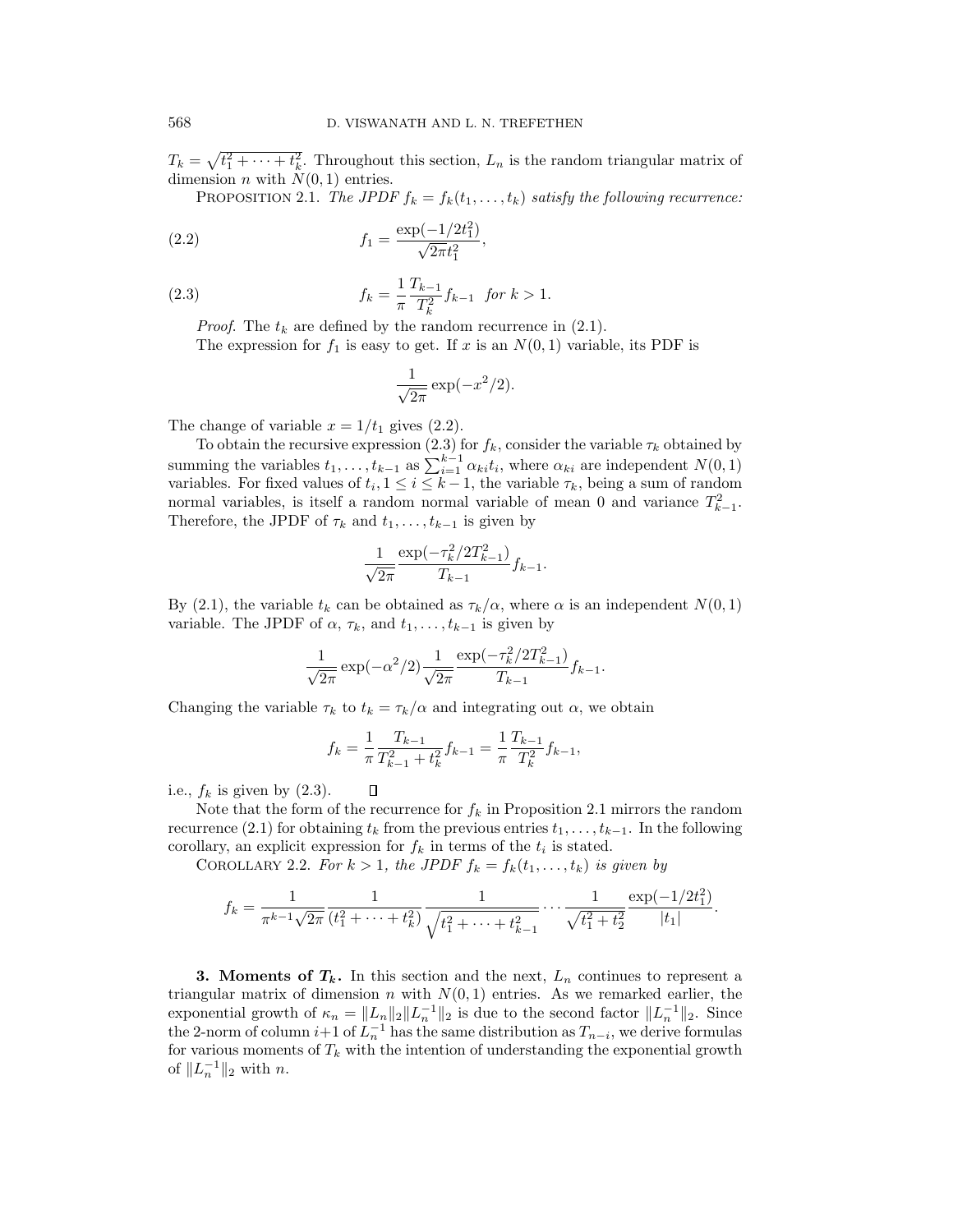In the lemma below, we consider the expected value  $E(T_k^{\xi})$  for both positive and negative values of ξ. By our notation,  $T_1 = |t_1|$ . The notation  $d\Omega_k = dt_k \dots dt_1$  is used to reduce clutter in the proof. As usual,  $R^k$  denotes the real Euclidean space of dimension  $k$ .

The next lemma is stated as a recurrence to reflect the structure of its proof. Lemma 3.2 contains the same information in a simpler form.

LEMMA 3.1. For any real  $\xi < 1$ ,  $E(T_k^{\xi})$  is given by the following recurrence:

(3.1) 
$$
E(T_1^{\xi}) = \frac{1}{\sqrt{2\pi}} \int_{-\infty}^{\infty} \frac{\exp(-1/2x^2)}{|x|^{2-\xi}} dx,
$$

(3.2) 
$$
E(T_k^{\xi}) = \frac{E(T_{k-1}^{\xi})}{\pi} \int_{-\infty}^{\infty} \frac{dx}{(1+x^2)^{1-\xi/2}} \text{ for } k > 1.
$$

For  $\xi \geq 1$  and  $k \geq 1$ ,  $E(T_k^{\xi})$  is infinite.

*Proof.* To obtain (3.1), use  $T_1 = |t_1|$  and the PDF of  $t_1$  given by (2.2). It is easily seen that the integral is convergent if and only if  $\xi < 1$ .

Next, assume  $k > 1$ . By definition,

$$
E(T_k^{\xi}) = \int_{R^k} T_k^{\xi} f_k d\Omega_k.
$$

Using the recursive equation (2.3) for  $f_k$ , and writing  $T_k$  in terms of  $t_k$  and  $T_{k-1}$ , we get

(3.3)  
\n
$$
E(T_k^{\xi}) = \frac{1}{\pi} \int_{R^k} \frac{T_{k-1}}{T_k^{2-\xi}} f_{k-1} d\Omega_k
$$
\n
$$
= \frac{1}{\pi} \int_{R^{k-1}} \int_{-\infty}^{\infty} \frac{dt_k}{(t_k^2 + T_{k-1}^2)^{1-\xi/2}} T_{k-1} f_{k-1} d\Omega_{k-1}.
$$

By the substitution  $t_k = xT_{k-1}$ , the inner integral with respect to  $dt_k$  can be reduced to

$$
T_{k-1}^{\xi-1}\int_{-\infty}^{\infty}\frac{dx}{(1+x^2)^{1-\xi/2}}.
$$

Inserting this in the multiple integral (3.3) gives the recursive equation (3.2) for  $E(T_k^{\xi})$ . It is easily seen that the integral in (3.2) is convergent if and only if  $\xi < 1$ .

Define  $\gamma_{\xi}$  by

(3.4) 
$$
\gamma_{\xi} = \frac{1}{\pi} \int_{-\infty}^{+\infty} \frac{dx}{(1+x^2)^{1-\xi/2}}.
$$

Beginning with the substitution  $x = \tan \theta$  in (3.4), it can be shown that  $\gamma_{\xi} =$  $\pi^{-1}B((1-\xi)/2,1/2)$ , where B is the beta function. The relevant expression for the beta function  $B(x, y)$  is (6.2.1) in [1]. Also, if x is chosen from the standard Cauchy distribution, then  $\gamma_{\xi} = E((1+x^2)^{\xi/2})$ . We do not need  $\gamma_{\xi}$  in terms of the beta function, however; the integral expression (3.4) is more suitable for our purposes. Lemma 3.1 can be restated in a more convenient form using  $\gamma_{\xi}$  as follows.

LEMMA 3.2. For  $\xi < 1$ ,  $E(T_k^{\xi}) = C_{\xi} \gamma_{\xi}^{k}$  for a finite positive constant  $C_{\xi}$ . Also,  $\gamma_0 = 1, \ \gamma_{\xi} < 1 \ for \ \xi < 0, \ and \ \gamma_{\xi} > 1 \ for \ \xi > 0.$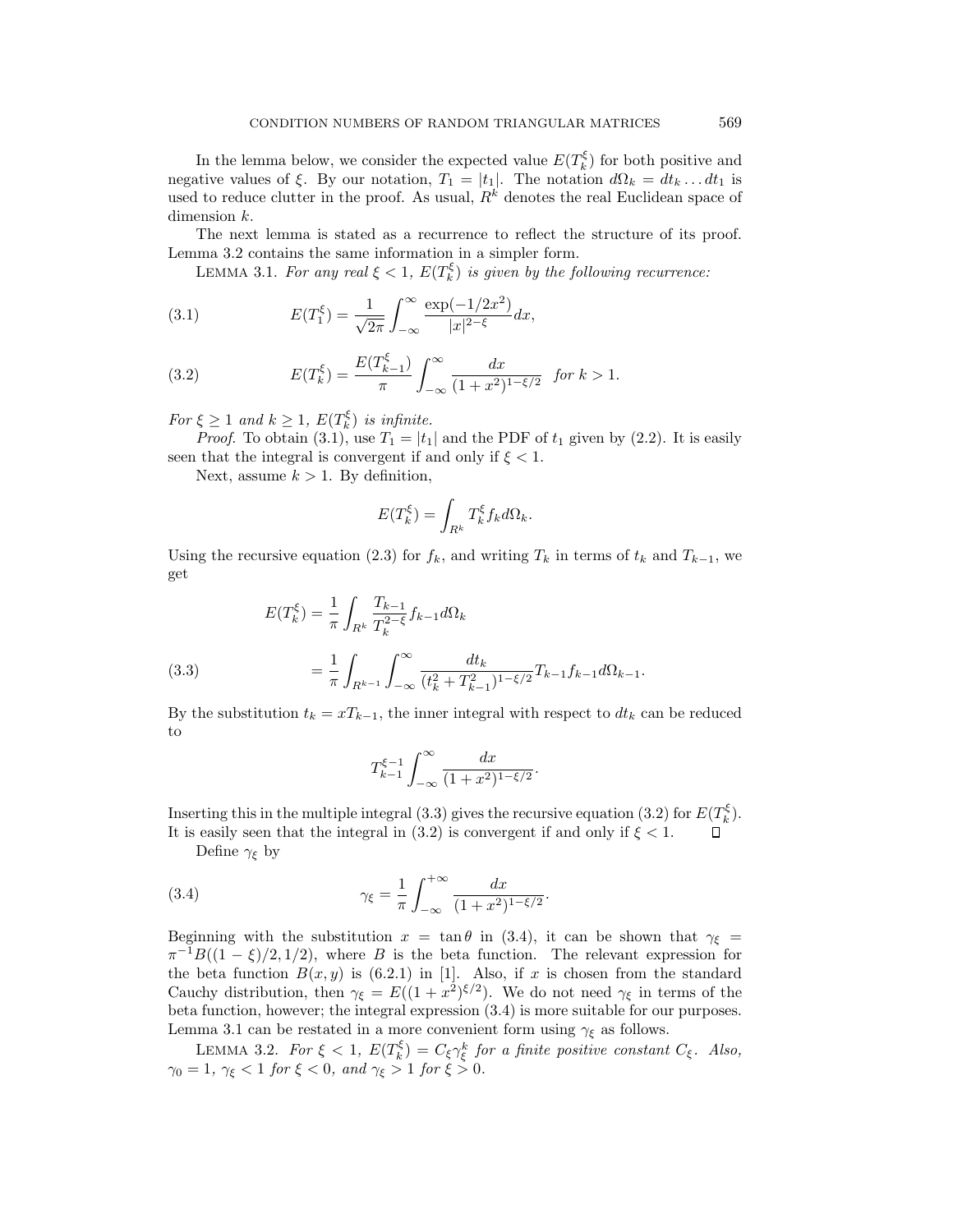*Proof.* The expression for  $E(T_k^{\xi})$  is a restatement of Lemma 3.1. By elementary integration,  $\gamma_0 = 1$ , and by the form of the integral in (3.4),  $\gamma_{\xi} < 1$  for  $\xi < 0$  and  $\gamma_{\xi} > 1$  for  $\xi > 0$ . □

Lemma 3.2 implies that the positive moments of  $T_k$  grow exponentially with k while the negative moments decrease exponentially with  $k$ .

Obtaining bounds for  $P(T_k > M^k)$  and  $P(T_k < m^k)$  is now a simple matter. LEMMA 3.3. For  $k \ge 1, \xi > 0$ , and  $m > 0$ ,

 $P(T_k < m^k) < C_{-\xi} (m/\gamma_{-\xi}^{-1/\xi})^{\xi k}.$ 

*Proof.* Since  $\xi > 0$ ,  $P(T_k < m^k) = P(T_k^{-\xi} > m^{-\xi k})$ . Use Lemma 3.2 with  $\xi = -\xi$ to obtain an expression for  $E(T_k^{-\xi})$  and apply Markov's inequality [2].

LEMMA 3.4. For  $k \ge 1$ ,  $0 < \xi < 1$ , and  $M > 0$ ,

$$
P(T_k > M^k) < C_{\xi} (\gamma_{\xi}^{1/\xi}/M)^{\xi k}.
$$

*Proof.* As in Lemma 3.3,  $\xi > 0$  implies that  $P(T_k > M^k) = P(T_k^{\xi} > M^{\xi k})$ . Again, the proof can be completed by obtaining an expression for  $E(T_k^{\xi})$  using Lemma 3.2 followed by an application of Markov's inequality.

**4. Exponential growth of**  $\kappa_n$ **.** We are now prepared to derive the first main **The paper, namely,**  $\sqrt[n]{\kappa_n} \rightarrow 2$  almost surely as  $n \rightarrow \infty$  for triangular matrices  $L_n$  with  $N(0, 1)$  entries. In what follows, a.s. means almost surely as  $n \to \infty$ . The definition of almost sure convergence for a sequence of random variables can be found in most textbooks on probability; for example, see [2]. Roughly, it means that the convergence holds for a set of sequences of measure 1.

LEMMA 4.1.  $||L_n||_2^{1/n} \to 1$  almost surely as  $n \to \infty$ .

*Proof.* The proof is easy. We provide only an outline. The Frobenius norm of  $L_n$ ,  $||L_n||_F^2$ , is a sum of  $n(n+1)/2$  independent  $\chi^2$  variables of mean 1. By an argument exactly analogous to the proof of the strong law of large numbers with finite fourth moment assumption [2, p. 80],

$$
\frac{\|L_n\|_F^2}{n(n+1)/2} \to 1 \ \ a.s.
$$

The proof can be completed using the inequalities  $n^{-1/2}||L_n||_F \leq ||L_n||_2 \leq ||L_n||_F$ . Note that the suggested proof relies on the existence of the fourth moment of the  $\chi^2$ variables.  $\Box$ 

The proof of Lemma 4.2 uses the first Borel–Cantelli lemma in a way that is typical of several proofs in probability. We use  $\liminf_{n\to\infty}x_n$  and  $\limsup_{n\to\infty}x_n$  for  $\lim_{n\to\infty} \inf_{k\geq n} x_k$  and  $\lim_{n\to\infty} \sup_{k\geq n} x_k$  in the following lemma and later.

LEMMA 4.2. As  $n \to \infty$ , for any  $0 < \xi < 1$ ,

$$
\gamma_{-\xi}^{-1/\xi} \le \liminf_{n \to \infty} \sqrt[n]{\kappa_n} \le \limsup_{n \to \infty} \sqrt[n]{\kappa_n} \le \gamma_{\xi}^{1/\xi} \quad \text{almost surely.}
$$

Proof. By Lemma 4.1, it suffices to show that

$$
\gamma_{-\xi}^{-1/\xi} \le \liminf_{n \to \infty} \sqrt[n]{\|L_n^{-1}\|_2} \le \limsup_{n \to \infty} \sqrt[n]{\|L_n^{-1}\|_2} \le \gamma_{\xi}^{1/\xi} \quad a.s.
$$

We consider the lower bound first. The 2-norm of the first column of  $L_n^{-1}$ , which has the same distribution as  $T_n$ , is less than or equal to  $||L_n^{-1}||_2$ . Therefore, for  $0 < \epsilon < 1$ ,

$$
P\left(\sqrt[n]{\|L_n^{-1}\|_2} < \gamma_{-\xi}^{-1/\xi} - \epsilon\right) \leq P(T_n < (\gamma_{-\xi}^{-1/\xi} - \epsilon)^n).
$$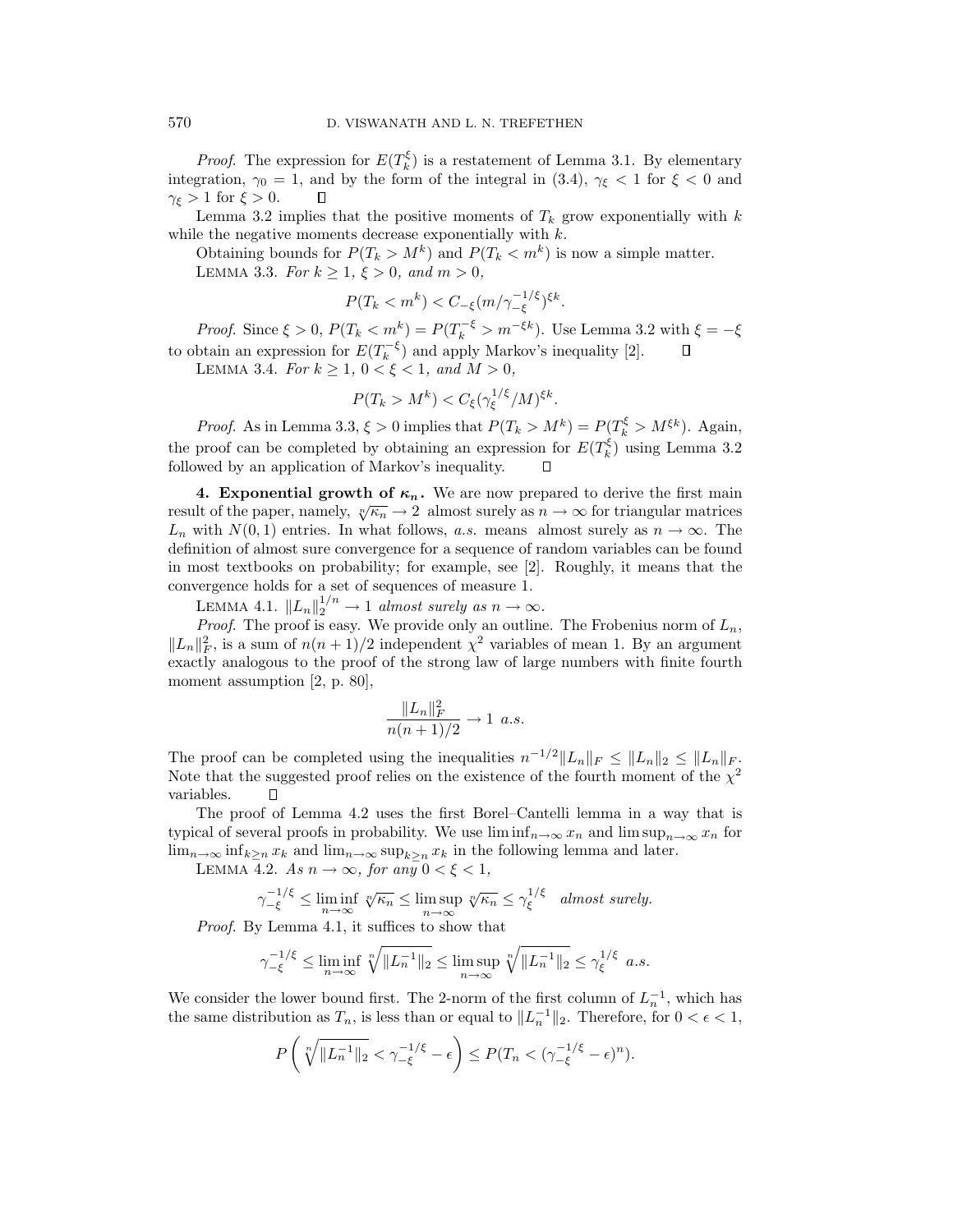Using Lemma 3.3 with  $k = n$  and  $m = \gamma_{-\xi}^{-1/\xi} - \epsilon$ , we get

$$
P\left(\sqrt[n]{\|L_n^{-1}\|_2} < \gamma_{-\xi}^{-1/\xi} - \epsilon\right) < C_{-\xi} \left(\frac{\gamma_{-\xi}^{-1/\xi} - \epsilon}{\gamma_{-\xi}^{-1/\xi}}\right)^{\xi n} = C_{-\xi} p_{\epsilon}^{\xi n},
$$

where  $p_{\epsilon} = \gamma_{-\xi}^{1/\xi}(\gamma_{-\xi}^{-1/\xi} - \epsilon) < 1$ . Since  $|p_{\epsilon}| < 1$ ,  $\sum_{n=1}^{\infty} p_{\epsilon}^{\xi n}$  is finite. The first Borel-Cantelli lemma [2] can be applied to obtain

$$
P\left(\sqrt[n]{\|L_n^{-1}\|_2} < \gamma_{-\xi}^{-1/\xi} - \epsilon \text{ infinitely often as } n \to \infty\right) = 0.
$$

Taking the union of the sets in the above equation over all rational  $\epsilon$  in  $(0, 1)$  and considering the complement of that union, we obtain

$$
P\left(\liminf_{n\to\infty}\sqrt[n]{\|L_n^{-1}\|_2}\geq \gamma_{-\xi}^{-1/\xi} \text{ as } n\to\infty\right)=1.
$$

In other words,  $\gamma_{-\xi}^{-1/\xi} \leq \liminf_{n \to \infty} \sqrt[n]{\|L_n^{-1}\|_2}$  a.s.

The upper bound can be established similarly. At least one of the columns of  $L_n^{-1}$ must have 2-norm greater than or equal to  $n^{-1/2}||L_n^{-1}||_2$ . Since the 2-norm of column  $k + 1$  has the same distribution as  $T_{n-k}$ ,

$$
P\left(\sqrt[n]{\|L_n^{-1}\|_2} > \gamma_{\xi}^{1/\xi} + \epsilon\right) \le \sum_{k=1}^n P(T_k > n^{-1/2}(\gamma_{\xi}^{1/\xi} + \epsilon)^n).
$$

Bounding each term in the summation using Lemma 3.4 gives

$$
P\left(\sqrt[n]{\|L_n^{-1}\|_2} > \gamma_{\xi}^{1/\xi} + \epsilon\right) < C_{\xi} n^{\xi/2} \sum_{k=1}^n \left(\frac{\gamma_{\xi}^k}{(\gamma_{\xi}^{1/\xi} + \epsilon)^{\xi n}}\right).
$$

Since  $\gamma_{\xi} > 1$  by Lemma 3.2, the largest term in the summand occurs when  $k = n$ . Therefore,

$$
P\left(\sqrt[n]{\|L_n^{-1}\|_2} > \gamma_{\xi}^{1/\xi} + \epsilon\right) < C_{\xi}n^{1+\xi/2}\left(\frac{\gamma_{\xi}^{1/\xi}}{\gamma_{\xi}^{1/\xi} + \epsilon}\right)^{\xi n}.
$$

From this point, the proof can be completed in the same manner as the proof of the lower bound.  $\Box$ 

THEOREM 4.3. For random triangular matrices with  $N(0, 1)$  entries, as  $n \to \infty$ ,

$$
\sqrt[n]{\kappa_n} \to 2 \quad almost \ surely.
$$

Proof. By an inequality sometimes called Lyapunov's [13, p. 144], [2],

$$
\gamma_\beta^{1/\beta}<\gamma_\alpha^{1/\alpha}
$$

for any real  $\beta < \alpha$ . Thus, the bounding intervals  $[\gamma_{-\xi}^{-1/\xi}, \gamma_{\xi}^{1/\xi}]$  in Lemma 4.2 shrink as  $\xi$  decreases from 1 to 0. A classical theorem [13, p. 139] says that these intervals actually shrink to the following point: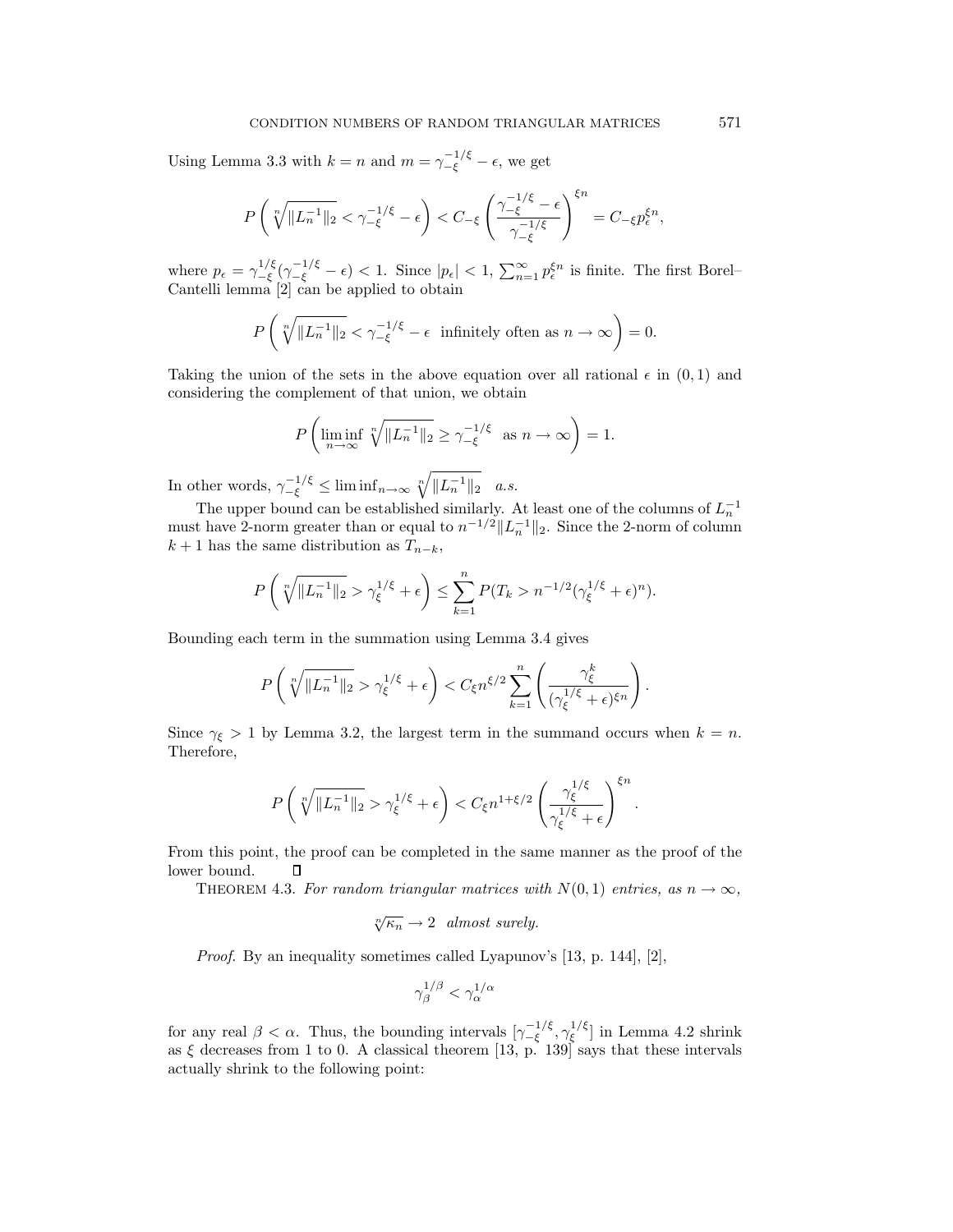$$
\lim_{\xi \to 0} \gamma_{\xi}^{1/\xi} = \lim_{\xi \to 0} \left( \frac{1}{\pi} \int_{-\infty}^{\infty} \frac{1}{(1+x^2)^{1-\xi/2}} dx \right)^{1/\xi}
$$

$$
= \exp \left( \frac{1}{2\pi} \int_{-\infty}^{\infty} \frac{\log(1+x^2)}{1+x^2} dx \right).
$$

The exact value of the limit can be evaluated to 2 using the substitution  $x = \tan \theta$ followed by complex integration [3, p. 121]. Thus,  $\sqrt[n]{\kappa_n} \to 2$  *a.s.* Л

Theorem 4.3 holds in exactly the same form if the nonzero entries of  $L_n$  are independent  $N(0, \sigma^2)$  variables rather than  $N(0, 1)$  variables, since the condition number is invariant under scaling.

Our approach to Theorem 4.3 began by showing that  $E(T_k^{\xi}) = C_{\xi} \gamma_{\xi}^{k}$  for both positive and negative  $\xi$ . Once these expressions for the moments of  $T_k$  were obtained, our arguments did not depend on how the recurrence was computed. The following note summarizes the asymptotic information about a recurrence that can be obtained from a knowledge of its moments.

*Note.* Let  $t_1, t_2, \ldots$  be a sequence of random variables. If  $E(|t_n|^{\xi})$  grows exponentially with *n* at the rate  $\nu_{\xi}^{n}$  for  $\xi > 0$ , then  $\limsup_{n \to \infty} \sqrt[n]{|t_n|} \leq \nu_{\xi}^{1/\xi}$  almost surely. Similarly, if  $E(|t_n|^{\xi})$  decreases exponentially with n at the rate  $\nu_{\xi}^n$  as  $n \to \infty$  for  $\xi < 0$ , then  $\nu_{\xi}^{1/\xi} \leq \liminf_{n \to \infty} \sqrt[n]{|t_n|}$  almost surely. Thus, knowledge of any positive moment of  $t_n$  yields an upper bound on  $\sqrt[n]{|t_n|}$  as  $n \to \infty$ , while knowledge of any negative moment yields a lower bound.

**5. Unit triangular matrices.** So far, we have considered triangular matrices whose nonzero entries are independent, real  $N(0, 1)$  variables. In this section and in section 7, we establish the exponential growth of the condition number for other kinds of random triangular matrices with normally distributed entries. The key steps in the sequence of lemmas leading to the analogues of Theorem 4.3 are stated but not proved. The same techniques used in sections 2, 3, and 4 work here, too.

Let  $L_n$  be a unit lower triangular matrix of dimension n with  $N(0, \sigma^2)$  subdiagonal entries. Let  $s_1, \ldots, s_k$  be the first k entries from the diagonal downwards of any column of  $L_n^{-1}$ . The entries  $s_i$  satisfy the recurrence

(5.1)  
\n
$$
s_{1} = 1,
$$
\n
$$
s_{2} = \alpha_{21} s_{1},
$$
\n
$$
s_{3} = \alpha_{31} s_{1} + \alpha_{32} s_{2},
$$
\n
$$
\vdots
$$
\n
$$
s_{k} = \alpha_{k1} s_{1} + \dots + \alpha_{k,k-1} s_{k-1},
$$

where  $\alpha_{ij}$ ,  $i > j$ , are  $N(0, \sigma^2)$  variables. The notation  $S_k = \sqrt{s_1^2 + s_2^2 + \cdots + s_k^2}$  is used below.

PROPOSITION 5.1. The JPDF of  $s_1, \ldots, s_k, g_k(s_1, \ldots, s_k)$ , is given by the recurrence

$$
g_2 = \frac{1}{\sqrt{2\pi}\sigma} \exp(-s_2^2/2\sigma^2),
$$
  

$$
g_k = \frac{1}{\sqrt{2\pi}\sigma} \frac{\exp(-s_k^2/2\sigma^2 S_{k-1}^2)}{S_{k-1}} g_{k-1} \text{ for } k > 2,
$$

and the fact that  $s_1 = 1$  identically.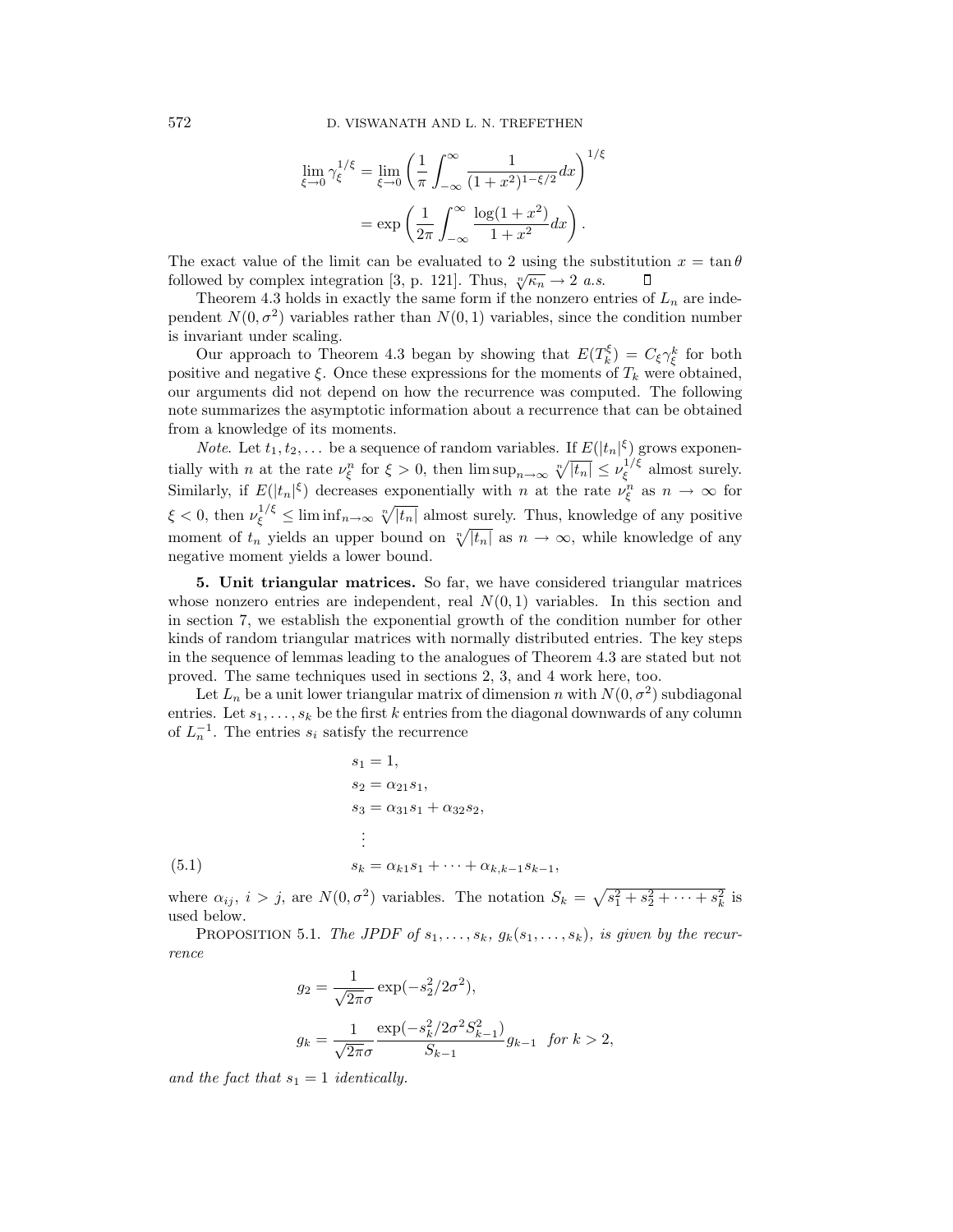LEMMA 5.2. For any real  $\xi$ ,  $E(S_k^{\xi}) = \lambda_{\xi}^{k-1}$ , where

$$
\lambda_{\xi} = \frac{1}{\sqrt{2\pi}\sigma} \int_{-\infty}^{\infty} (1+x^2)^{\xi/2} \exp(-x^2/2\sigma^2) dx.
$$

The note at the end of section 4 provides part of the link from Lemma 5.2 to the following theorem about  $\kappa_n$ .

THEOREM 5.3. For random unit triangular matrices with  $N(0, \sigma^2)$  entries, as  $n \to \infty$ ,

$$
\sqrt[n]{\kappa_n} \to \exp\left(\frac{1}{2\sqrt{2\pi}\sigma} \int_{-\infty}^{\infty} \log(1+x^2) e^{-x^2/2\sigma^2} dx\right) \text{ almost surely.}
$$

If this limit is denoted by  $C(\sigma)$ , then

$$
C(\sigma) - 1 \sim \sigma^2/2 \text{ as } \sigma \to 0,
$$
  

$$
C(\sigma) \sim K\sigma \text{ as } \sigma \to \infty,
$$

where  $K = \sqrt{\exp(-\gamma)/2} = 0.5298...$ , with  $\gamma$  being the Euler constant. *Proof.* The constant  $K$  is given by

$$
K = \exp\left(\sqrt{\frac{2}{\pi}} \int_0^\infty \log x \exp(-x^2/2) dx\right).
$$

To evaluate  $K$ , we used integral 4.333 of [8].

In contrast to the situation in Theorem 4.3, the constant that  $\sqrt[n]{\kappa_n}$  converges to in Theorem 5.3 depends on  $\sigma$ . This is because changing  $\sigma$  scales only the subdiagonal entries of the unit triangular matrix  $L_n$  while leaving the diagonal entries fixed at one. For  $\sigma = 1$ , the case discussed in the Introduction, numerical integration shows the constant to be 1.305683410 ... .

**6. A comment on the stability of Gaussian elimination.** The conditioning of random unit triangular matrices has a connection with the phenomenon of numerical stability of Gaussian elimination. We pause briefly to explain this connection.

For decades, the standard algorithm for solving general systems of linear equations  $Ax = b$  has been Gaussian elimination (with "partial" or row pivoting). This algorithm generates an "LU factorization"  $PA = LU$ , where P is a permutation matrix, L is unit lower triangular with subdiagonal entries less than or equal to one in absolute value, and  $U$  is upper triangular.

In the mid-1940s it was predicted by Hotelling [14] and Goldstine and von Neumann [9] that rounding errors must accumulate exponentially in elimination algorithms of this kind, causing instability for all but small dimensions. In the 1950s, Wilkinson developed a beautiful theory based on backward error analysis that, while it explained a great deal about Gaussian elimination, confirmed that for certain matrices, exponential instability does indeed occur [19]. He showed that amplification of rounding errors by factors on the order of  $\Vert L^{-1}\Vert$  may take place, and that for certain matrices,  $||L^{-1}||$  is of order  $2<sup>n</sup>$ . Thus, for certain matrices, rounding errors are amplified by  $O(2^n)$ , causing a catastrophic loss of n bits of precision.

Despite these facts, the experience of 50 years of computing has established that from a practical point of view, Hotelling and von Neumann were wrong: Gaussian elimination is overwhelmingly stable. In fact, it is not clear that a single matrix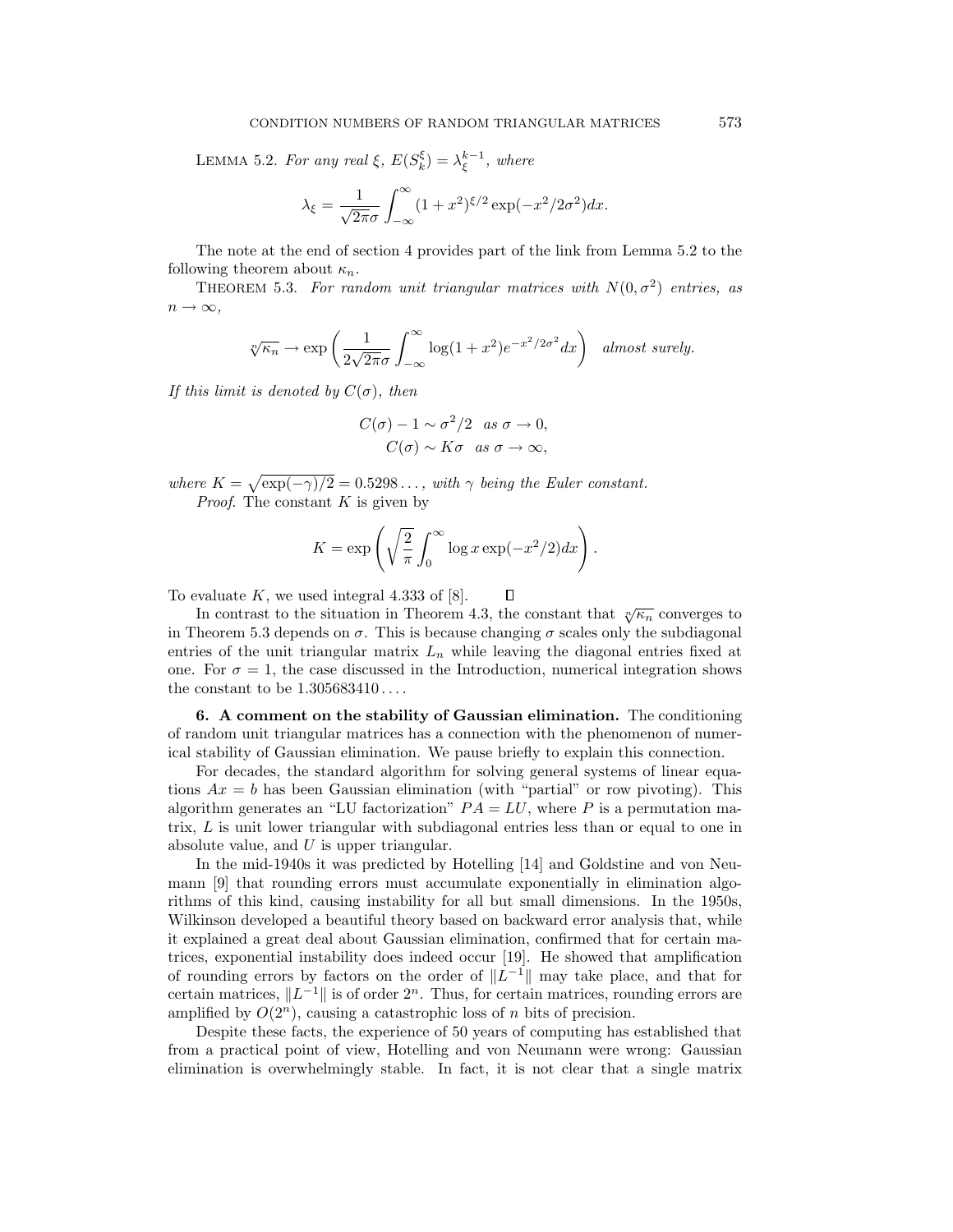problem has ever led to an instability in this algorithm, except for the ones produced by numerical analysts with that end in mind, although Foster [7] and Wright [20] have devised problems leading to instability that plausibly "might have arisen" in applications. The reason appears to be statistical: the matrices A for which  $||L^{-1}||$ is large occupy an exponentially small proportion of the space of all matrices, so small that such matrices "never" arise in practice. Experimental evidence of this phenomenon is presented in [18].

This raises the question, why are matrices A for which  $\Vert L^{-1} \Vert$  is large so rare? It is here that the behavior of random unit triangular matrices is relevant. A natural hypothesis would be that the matrices  $L$  generated by Gaussian elimination are, to a reasonable approximation, random unit triangular matrices with off-diagonal entries of a size dependent on the dimension  $n$ . If such matrices could be shown to be almost always well conditioned, then the stability of Gaussian elimination would be explained.

We have just shown, however, that unit triangular matrices are exponentially ill conditioned. Thus, this attempted explanation of the stability of Gaussian elimination fails, and indeed, the same argument suggests that Gaussian elimination should be unstable in practice as well as in the worst case. The resolution of this apparent paradox is that the matrices L produced by Gaussian elimination are far from random. The signs of the entries of these matrices are correlated in special ways that have the effect of keeping  $||L^{-1}||$  almost always very small. For example, it is reported in [18] that a certain random matrix A with  $n = 256$  led to  $||L^{-1}|| = 33.2$ , whereas if  $\tilde{L}$  was taken to be the same matrix but with the signs of its subdiagonal entries randomized, the result became  $\|\tilde{L}^{-1}\| = 2.7 \times 10^8$ . In fact, even unpivoted Gaussian elimination does not produce triangular matrices as severely ill conditioned as random triangular matrices [22].

From a comparison of Theorem 5.3 with half a century of the history of Gaussian elimination, then one may conclude that unit triangular factors of random dense matrices are very different from random unit triangular matrices. An explanation of this difference is offered in  $[17]$  along the following lines. If A is random, then its successive column spaces are randomly oriented in n-space in the sense that the first column of A is oriented in a random direction, the span of the first two columns is a random two-dimensional space, and so on. Since the span of the first  $k$  columns of  $L$ is the same as the span of the first  $k$  columns of  $PA$ , where  $P$  is the row permutation matrix produced by partial pivoting, the same holds approximately for the successive column spaces of L. That condition, in turn, implies that large values  $||L^{-1}||$  can arise only exponentially rarely.

**7. Complex matrices.** We now consider matrices with complex entries. Let  $L_n$ be a lower triangular matrix with  $\tilde{N}(0, 1)$  entries. The complex distribution  $\tilde{N}(0, 1)$ was defined in the Introduction. Let  $t_1, \ldots, t_k$  denote the first k entries from the diagonal downwards of any column of  $L_n^{-1}$ . The quantities  $t_k$  satisfy (2.1), but the  $\alpha_{ij}$  are now independent  $\tilde{N}(0,1)$  variables. Let  $r_k = |t_k|^2$ , and denote  $r_1 + \cdots + r_k$ by  $R_k$ .

PROPOSITION 7.1. The JPDF of  $r_1, \ldots, r_k$ ,  $h_k(r_1, \ldots, r_k)$ , is given by the recurrence

(7.1) 
$$
h_1 = \frac{\exp(-1/r_1)}{r_1^2},
$$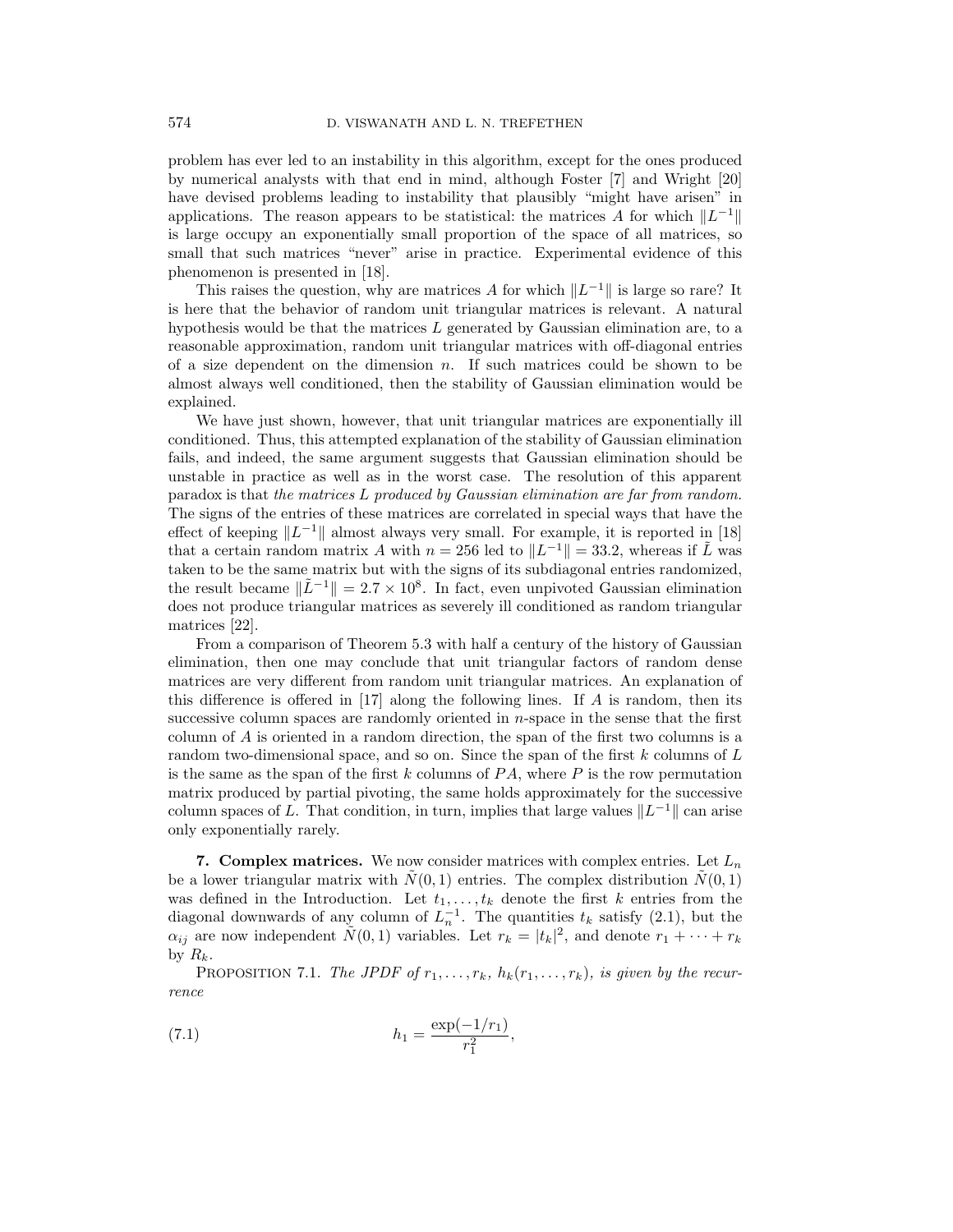CONDITION NUMBERS OF RANDOM TRIANGULAR MATRICES 575

(7.2) 
$$
h_k = \frac{R_{k-1}}{R_k^2} h_{k-1} \text{ for } k > 1,
$$

for  $r_i \geq 0, 1 \leq i \leq k$ .

Proof. We sketch only the details that do not arise in the proof of Proposition 2.1. If x and y are independent  $N(0, \sigma^2)$  variables,  $x = \sqrt{r} \cos(\theta)$  and  $y = \sqrt{r} \sin(\theta)$ , then r and  $\theta$  are independent. Moreover, the distribution of r is exponential with the PDF

$$
(7.3)\qquad \qquad (1/2\sigma^2)\exp(-r/2\sigma^2)
$$

for  $r > 0$ .

Consider the sum  $\tau_k = \alpha_{k1}t_1 + \cdots + \alpha_{k,k-1}t_{k-1}$  with  $\alpha_{ki}$  taken as independent  $\hat{N}(0,1)$  variables. For fixed  $t_1,\ldots,t_{k-1}$ , Re $(\tau_k)$  and Im $(\tau_k)$  are independent. To see their independence, we write out the equations for  $\text{Re}(\tau_k)$  and  $\text{Im}(\tau_k)$  as follows:

$$
\operatorname{Re}(\tau_k) = \sum_{i=1}^{k-1} \operatorname{Re}(\alpha_{ki}) \operatorname{Re}(t_i) - \operatorname{Im}(\alpha_{ki}) \operatorname{Im}(t_i),
$$
  

$$
\operatorname{Im}(\tau_k) = \sum_{i=1}^{k-1} \operatorname{Re}(\alpha_{ki}) \operatorname{Im}(t_i) + \operatorname{Im}(\alpha_{ki}) \operatorname{Re}(t_i).
$$

The linear combinations of  $\text{Re}(\alpha_{ki})$  and  $\text{Im}(\alpha_{ki})$  in these two equations can be realized by taking inner products with the two vectors

$$
v = [\text{Re}(t_1), \dots, \text{Re}(t_{k-1}), -\text{Im}(t_1), \dots, -\text{Im}(t_{k-1})],
$$
  

$$
w = [\text{Im}(t_1), \dots, \text{Im}(t_{k-1}), +\text{Re}(t_1), \dots, +\text{Re}(t_{k-1})].
$$

The independence of  $\text{Re}(\tau_k)$  and  $\text{Im}(\tau_k)$  is a consequence of the orthogonality of v and w, i.e.,  $(v, w) = vw' = 0$ , and the invariance of the JPDF of independent, identically distributed normal variables under orthogonal transformation [15].

Thus, for fixed  $t_1,\ldots,t_{k-1}$ , the real and imaginary parts of  $\tau_k$  are independent normal variables of mean 0 and variance  $R_{k-1}/2$ . By (7.3), the PDFs of  $x = |\tau_k|^2$ and  $y = |\alpha_{kk}|^2$  are given by

$$
\frac{1}{R_{k-1}}\exp(-x/R_{k-1}), \exp(-y)
$$

for positive x, y. The expression (7.2) for  $h_k$  can now be obtained using  $r_k =$  $|\tau_k|^2/|\alpha_{kk}|^2$ .  $\Box$ 

LEMMA 7.2. For any  $\xi < 1$ ,  $E(R_k^{\xi}) = C\mu_{\xi}^{k-1}$ , where

$$
C = \int_0^\infty \frac{\exp(-1/r_1)}{r_1^{2-\xi}} dr_1, \quad \mu_\xi = \int_0^\infty \frac{dx}{(1+x)^{2-\xi}}.
$$

The constant  $\mu_{\xi}$  in Lemma 7.2 can be reduced to  $(1-\xi)^{-1}$  for  $\xi < 1$ . However, as with  $\gamma_{\xi}$  in section 3, the integral expression for  $\mu_{\xi}$  is more suitable for our purposes. As before, the note at the end of section 4 is an essential part of the link from the previous lemma to the following theorem about  $\kappa_n$ .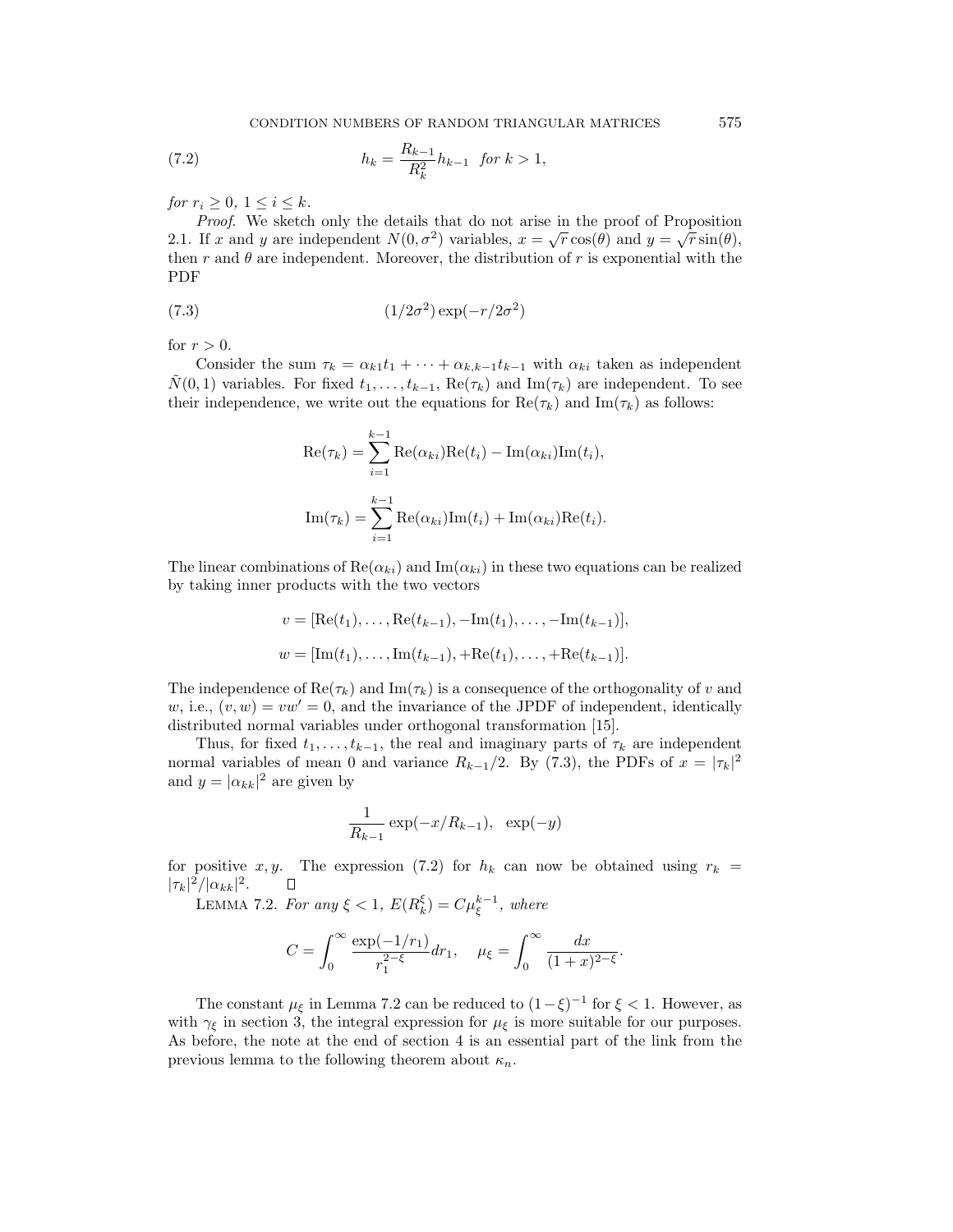THEOREM 7.3. For random triangular matrices with complex  $\tilde{N}(0,1)$  entries, as  $n \to \infty$ ,

$$
\sqrt[n]{\kappa_n} \to \exp\left(\frac{1}{2} \int_0^\infty \frac{\log(1+x)}{(1+x)^2} dx\right) = e^{1/2} \text{ almost surely.}
$$

Theorem 7.3 holds unchanged if the entries are  $\tilde{N}(0, \sigma^2)$  variables. As with Theorem 4.3, this is because the condition number is invariant under scaling.

Now, let  $L_n$  be a unit lower triangular matrix of dimension n with  $\tilde{N}(0, \sigma^2)$ subdiagonal entries. We state only the final theorem about  $\kappa_n$ .

THEOREM 7.4. For random unit triangular matrices with complex  $\tilde{N}(0, \sigma^2)$  entries, as  $n \to \infty$ ,

$$
\sqrt[n]{\kappa_n} \to \exp\left(\frac{1}{4} \int_0^\infty \log(1 + \sigma^2 x/2) e^{-x/2} dx\right)
$$
  
=  $\exp(-\exp(\sigma^{-2}) \mathrm{Ei}(-\sigma^{-2})/2)$  almost surely,

where Ei is the exponential integral. If this limit is denoted by  $C(\sigma)$ , then

$$
C(\sigma) - 1 \sim \sigma^2/2 \text{ as } \sigma \to 0,
$$
  

$$
C(\sigma) \sim K\sigma \text{ as } \sigma \to \infty,
$$

where  $K = \exp(-\gamma/2) = 0.7493...$ , with  $\gamma$  being the Euler constant. *Proof.* To obtain  $K$ , we evaluated

$$
K = \exp\left(\frac{1}{4} \int_0^\infty \log(x/2) \exp(-x/2) dx\right)
$$

using the Laplace transform of  $log(x)$  given by integral 4.331.1 of [8]. The explicit formula involving  $\text{Ei}(\sigma^{-2})$  was obtained using integral 4.337.2 of [8].  $\Box$ 

For  $\sigma^2 = 1$ ,  $\sqrt[n]{\kappa_n}$  converges to 1.347395784...

**8. Matrices with entries from stable distributions.** The techniques used to deduce Theorem 4.3 require that we first derive the joint density function of the  $t_k$ , defined by recurrence  $(2.1)$ , as was done in Proposition 2.1. That proposition made use of the fact that when the  $\alpha_{ki}$  are independent and normally distributed, and the  $t_i$  are fixed, the sum

$$
\sum_{i=1}^{k-1} \alpha_{ki} t_i
$$

is also normally distributed. This property of the normal distribution holds for any stable distribution.

A distribution is said to be stable if for  $X_i$  chosen independently from that distribution,

$$
\sum_{i=1}^{n} X_i
$$

has the same distribution as  $c_nX + d_n$ , where X has the same distribution as  $X_i$  and  $c_n > 0$  and  $d_n$  are constants [6, p. 170]. If  $d_n = 0$ , the distribution is said to be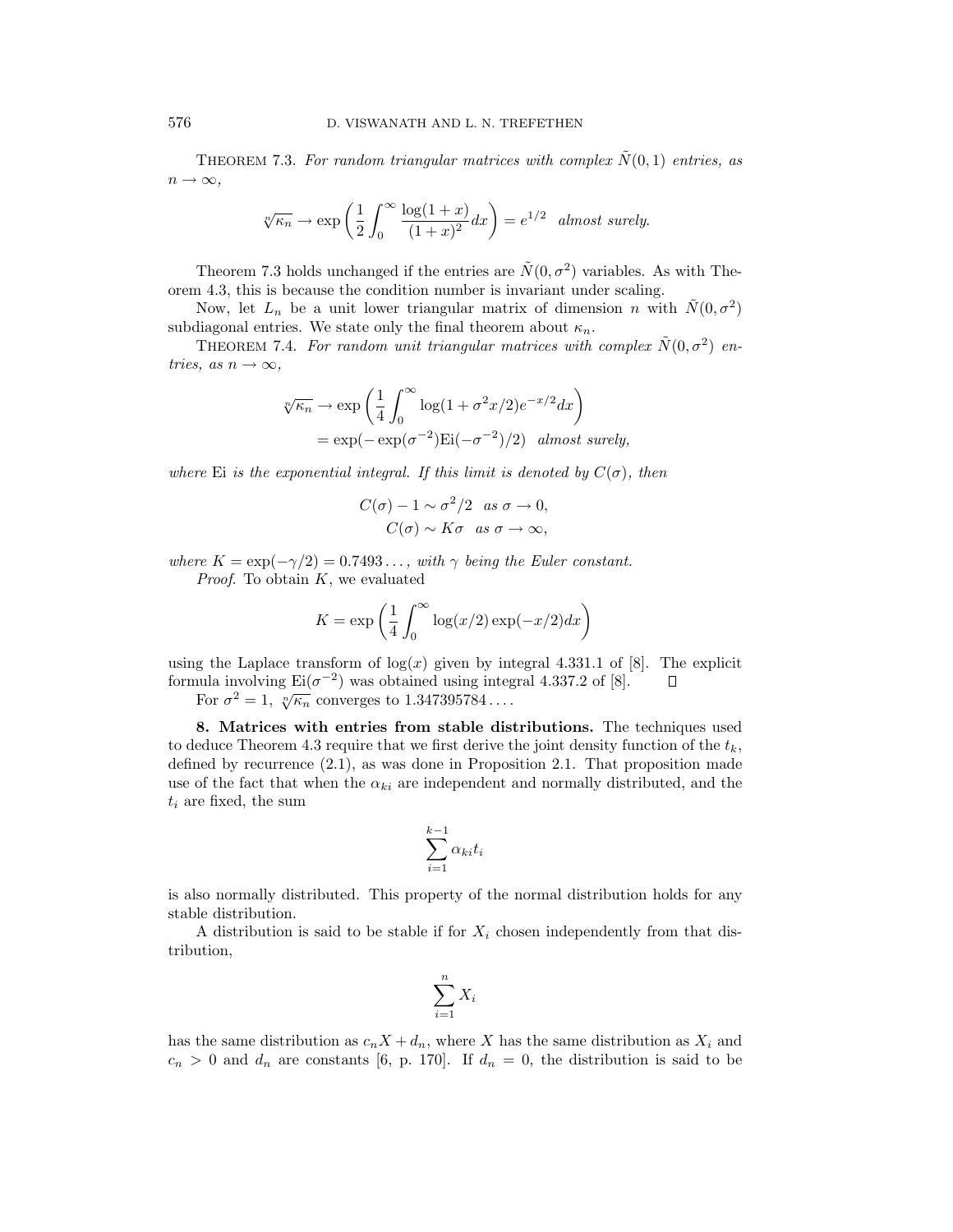strictly stable. As usual, the distribution is symmetric if  $X$  has the same distribution as  $-X$ . A symmetric, strictly stable distribution has exponent a if  $c_n = n^{1/a}$ . A standard result of probability theory says that any stable distribution has an exponent  $0 < a \leq 2$ . The normal distribution is stable with exponent  $a = 2 \vert 6 \vert$ .

The techniques used for triangular matrices with normal entries work more generally when the entries are drawn from a symmetric, strictly stable distribution. Let  $L_n$  be a unit lower triangular matrix with entries chosen from a symmetric, strictly stable distribution. Denote the PDF of that stable distribution by  $\phi(x)$ . The recurrence for the entries  $s_i$  of the inverse  $L_n^{-1}$  is again given by (5.1), but  $\alpha_{ki}$ ,  $k > i$ , are now independent random variables with the density function  $\phi(x)$ .

Our program for deriving the constants that  $\sqrt[n]{\kappa_n}$  converge to as  $n \to \infty$  began with Lemma 4.1 in all the previous examples. One of referees pointed out to us that a new proof is needed for that lemma in the present context since a stable distribution of index  $a < 2$  does not have the *ath* or higher moments.

LEMMA 8.1. For  $a < 2$ ,  $||L_n||_2^{1/n} \rightarrow 1$  almost surely as  $n \rightarrow \infty$ .

*Proof.* Define  $||L_n||_{\alpha} = (\sum_{i,j} |l_{ij}|^{\alpha})^{1/\alpha}$  for some  $0 < \alpha < a/4$ . Then the inequality  $(1/2-\Omega)^{2}$ 

$$
n^{(1/2-2/\alpha)}\|L_n\|_{\alpha} \le \|L_n\|_2 \le n\|L_n\|_{\alpha}
$$

and the existence of the fourth moment of  $|l_{ij}|^{\alpha}$  make possible a proof analogous to what was outlined for Lemma 4.1. П

The proposition, the lemma, and the theorem below are analogues of Proposition 5.1, Lemma 5.2, and Theorem 5.3, respectively. If the exponent of the stable distribution is a, denote  $(|s_1|^a + \cdots + |s_k|^a)^{1/a}$  by  $S_k$ .

PROPOSITION 8.2. If  $\phi(x)$  is the density function of a symmetric, strictly stable distribution with exponent a, the JPDF of  $s_1, \ldots, s_k$ ,  $g_k(s_1, \ldots, s_k)$ , is given by the recurrence

$$
g_2 = \phi(s_2),
$$
  
\n $g_k = \frac{\phi(s_k/S_{k-1})}{S_{k-1}} g_{k-1}$  for  $k > 2$ ,

and the fact that  $s_1 = 1$  identically.

Proof. The proof is very similar to the proof of Proposition 2.1. We note that if  $\alpha_{ki}, k > i$ , are independent random variables with the PDF  $\phi(x)$ , and the  $s_i$  are fixed, then the sum

$$
\alpha_{k1}s_1 + \cdots + \alpha_{k,k-1}s_{k-1}
$$

has the PDF  $\phi(x/S_{k-1})/S_{k-1}$  [6, p. 171]. LEMMA 8.3. For any real  $\xi$ ,  $E(S_k^{\xi}) = \lambda_{\xi}^{k-1}$ , where

$$
\lambda_{\xi} = \int_{-\infty}^{+\infty} (1+|x|^a)^{\xi/a} \phi(x) dx,
$$

with  $\lambda_{\xi} = \infty$  for  $\xi \geq a$ .

THEOREM 8.4. For random unit triangular matrices with entries from a symmetric, strictly stable distribution with density function  $\phi(x)$  and exponent a, as  $n \to \infty$ ,

$$
\sqrt[n]{\kappa_n} \to \exp\left(\frac{1}{a} \int_{-\infty}^{\infty} \log(1+|x|^a) \phi(x) dx\right) \quad \text{almost surely.}
$$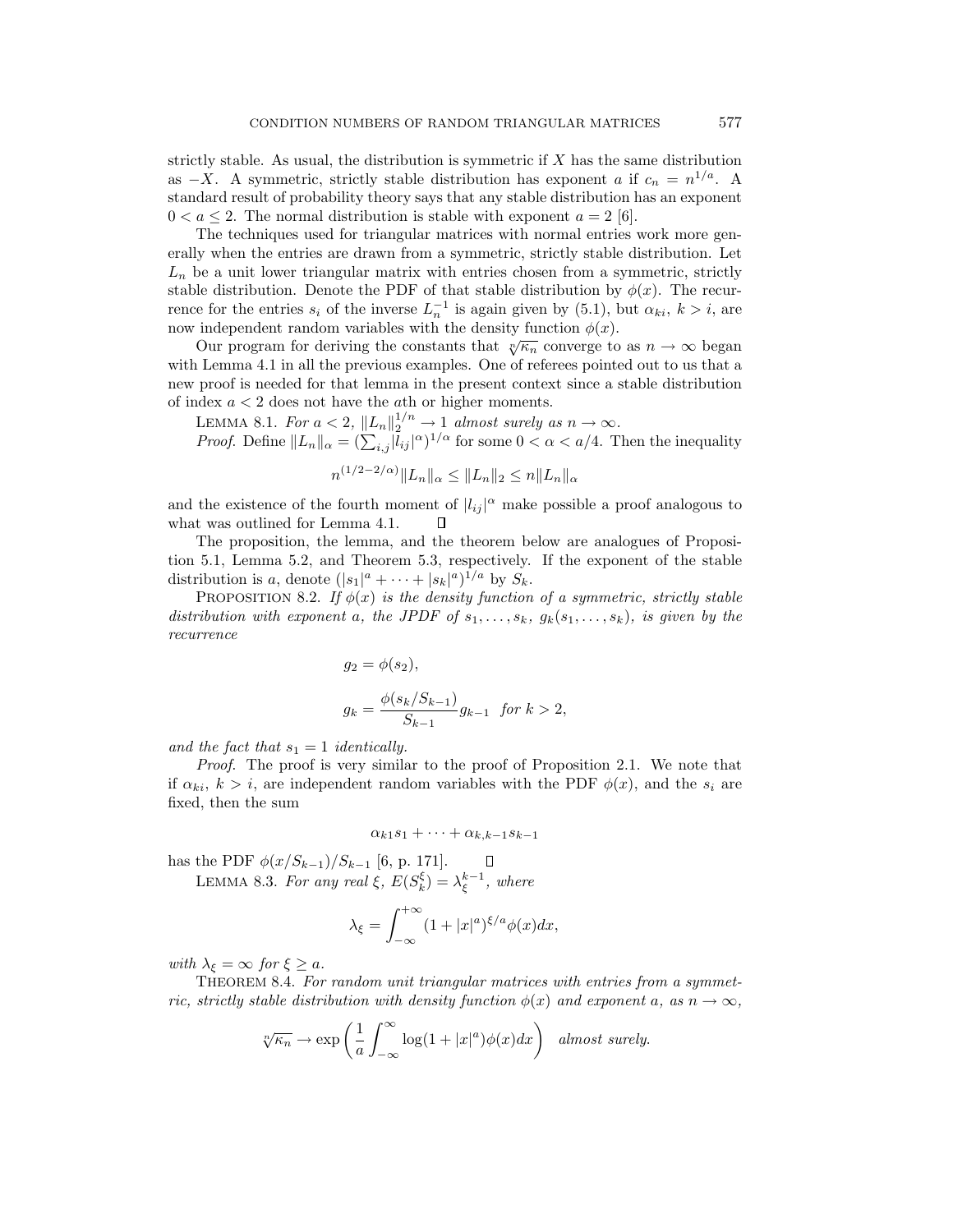Theorem 5.3 is a special case of Theorem 8.4 when  $\phi(x)$  is the density function for the symmetric, strictly stable distribution  $N(0, \sigma^2)$ . Another notable symmetric, strictly stable distribution is the Cauchy distribution with the density function

$$
\phi(x) = \frac{1}{\pi} \frac{1}{1 + x^2}.
$$

The exponent a for the Cauchy distribution is  $1 \vert 6$ . Using Theorem 8.4 we obtain the following.

THEOREM 8.5. For random unit triangular matrices with entries from the standard Cauchy distribution, as  $n \to \infty$ ,

$$
\sqrt[n]{\kappa_n} \to \exp\left(\frac{1}{\pi} \int_{-\infty}^{+\infty} \frac{\log(1+|x|)}{1+x^2} dx\right) \quad almost \ surely.
$$

Numerical integration shows the constant to be 2.533737279 ... .

A similar generalization can be made for triangular matrices without a unit diagonal. However, the analogue of Theorem 8.4 for such matrices involves not  $\phi(x)$  but the density function  $\psi(x)$  of the quotient  $x = y/z$  obtained by taking y, z as independent variables with the PDF  $\phi$ . The distribution  $\psi$  can be difficult to compute and work with. We state only the final theorem about  $\kappa_n$  for triangular matrices with entries drawn from a symmetric strictly stable distribution.

THEOREM 8.6. For random triangular matrices with entries from a symmetric, strictly stable distribution with density function  $\phi(x)$  and exponent a, as  $n \to \infty$ ,

$$
\sqrt[n]{\kappa_n} \to \exp\left(\frac{1}{a} \int_{-\infty}^{\infty} \log(1+|x|^a) \psi(x) dx\right) \quad \text{almost surely,}
$$

where  $\psi(x)$  is the density function of the quotient of two independent variables with the density function  $\phi(x)$ .

Theorem 4.3 is a special case of Theorem 8.6 when  $\phi(x)$  is the density function of the distribution  $N(0, \sigma^2)$ . The  $\psi(x)$  corresponding to  $N(0, \sigma^2)$  is the standard Cauchy distribution. To apply Theorem 8.6 for the Cauchy distribution, we note that

$$
\psi(x) = \frac{2}{\pi^2} \frac{\log|x|}{x^2 - 1}
$$

is the density function of the quotient if the numerator and the denominator are independent Cauchy variables [11]. Therefore, Theorem 8.6 implies the following.

THEOREM 8.7. For random triangular matrices with entries from the standard Cauchy distribution, as  $n \to \infty$ ,

$$
\sqrt[n]{\kappa_n} \to \exp\left(\frac{2}{\pi^2} \int_{-\infty}^{\infty} \log(1+|x|) \frac{\log |x|}{x^2-1} dx\right) \quad almost \ surely.
$$

The constant of convergence in Theorem 8.7 is  $3.063094192...$ 

**9. Summary.** Below is a summary of the exponential growth factors  $\lim_{n\to\infty} \sqrt[n]{\kappa_n}$ that we have established for triangular matrices with normal entries: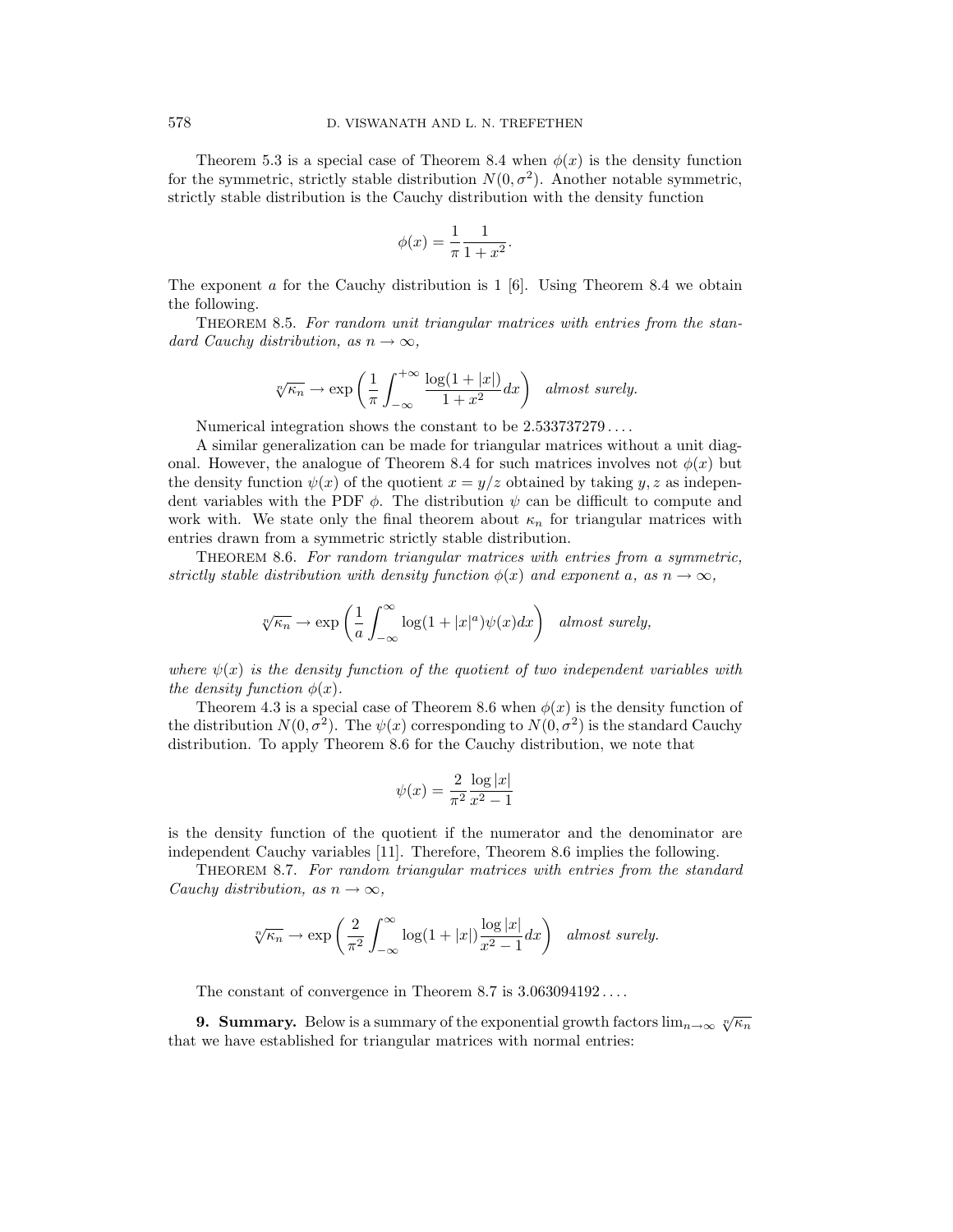| Real triangular                              |                   | Theorem 4.3 |
|----------------------------------------------|-------------------|-------------|
| Real unit triangu-<br>lar, $\sigma^2 = 1$    | 1.305683410       | Theorem 5.3 |
| Complex triangular                           | $e^{1/2} = 1.647$ | Theorem 7.3 |
| Complex unit trian-<br>gular, $\sigma^2 = 1$ | 1.347395784       | Theorem 7.4 |

The theorems about unit triangular matrices with normally distributed, real or complex entries apply for any variance  $\sigma^2$ , not just  $\sigma^2 = 1$ . Constants of convergence for any symmetric, strictly stable distribution were derived in Theorems 8.4 and 8.6. Those two theorems were specialized to the Cauchy distribution in Theorems 8.5 and 8.7.

Similar results seem to hold more generally, i.e., even when the entries of the random triangular matrix are not from a stable distribution. Moreover, the complete knowledge of moments achieved in Lemma 3.2 and its analogues might be enough to prove stronger limit theorems than Theorem 4.3 and its analogues. We will present limit theorems and results about other kinds of random triangular matrices in a later publication. We will also discuss the connection between random recurrences and products of random matrices, and the pseudospectra of infinite random triangular matrices.

For the random recurrences we have considered here, every new term is a random sum of all the previous terms in the sequence. The exponential increase of successive terms with probability 1 holds even for some random recurrences that generate a new term as a random sum of a fixed number of previous terms. For example, if we define random Fibonacci sequences by  $t_1 = t_2 = 1$ , and for  $n > 2$ ,  $t_n = \pm t_{n-1} \pm t_{n-2}$ , where each  $\pm$  sign is independent and either + or – with probability 1/2, then  $\sqrt[n]{|t_n|} \rightarrow 1.13198824...$  almost surely [21]. Thus, the condition number increases exponentially even for some random triangular matrices that are banded.

We close with two figures that illustrate the first main result of this paper, namely, for random triangular matrices with  $N(0, 1)$  entries,  $\sqrt[n]{\kappa_n} \rightarrow 2$  almost surely as  $n \rightarrow \infty$ (Theorem 4.3). Figure 9.1 plots the results of a single run of the random recurrence (2.1) to 100, 000 steps, confirming the constant 2 to about two digits. The expense involved in implementing the full recurrence (2.1) for so many steps would be prohibitive. However, since  $t_k$  grows at the rate  $2^k$ , we need include only a fixed number of terms in  $(2.1)$  to compute  $t_k$  to machine precision. For the figure, we used 200 terms, although half as many would have been sufficient. Careful scaling was necessary to avoid overflow while computing this figure.

Figure 9.2 plots the condition number of a single random triangular matrix for each dimension from 1 to 200. The exponential trend at the rate  $2<sup>n</sup>$  is clear, but as in Figure 1.1, the convergence as  $n \to \infty$  is slow.

**Acknowledgments.** We thank D. Coppersmith, P. Diaconis, H. Kesten, A. Odlyzko, J. Sethna, H. Wilf, and the referees for helpful discussions and comments. We are especially grateful to Prof. Diaconis for introducing us to stable distributions and to one of the referees for a very careful reading of this paper.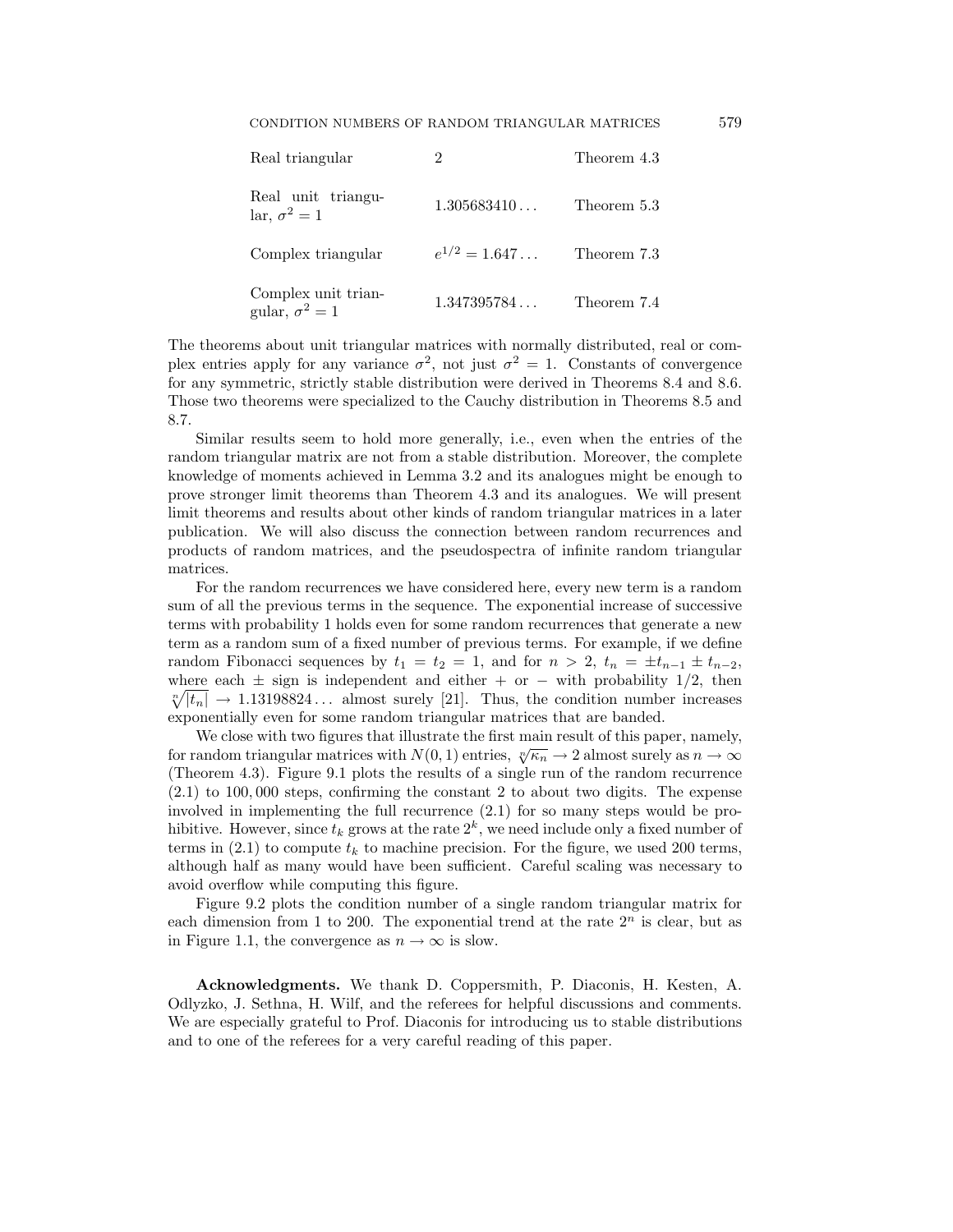

FIG. 9.1. Illustration of Theorem 4.3. After 100,000 steps of the random recurrence (2.1),  $\sqrt[n]{|t_n|}$  has settled to within 1% of its limiting value 2. The implementation is explained in the text.



FIG. 9.2. Another illustration of Theorem 4.3. Each cross is obtained by computing the condition number  $\kappa_n$  for one random triangular matrix of dimension n with  $N(0, 1)$  entries. The solid line represents  $2^n$ .

## REFERENCES

- [1] M. ABRAMOWITZ AND I.A. STEGUN, EDS., Handbook of Mathematical Functions, Dover, New York, 1970.
- [2] P. BILLINGSLEY, Probability and Measure, 2nd ed., John Wiley, New York, 1986.